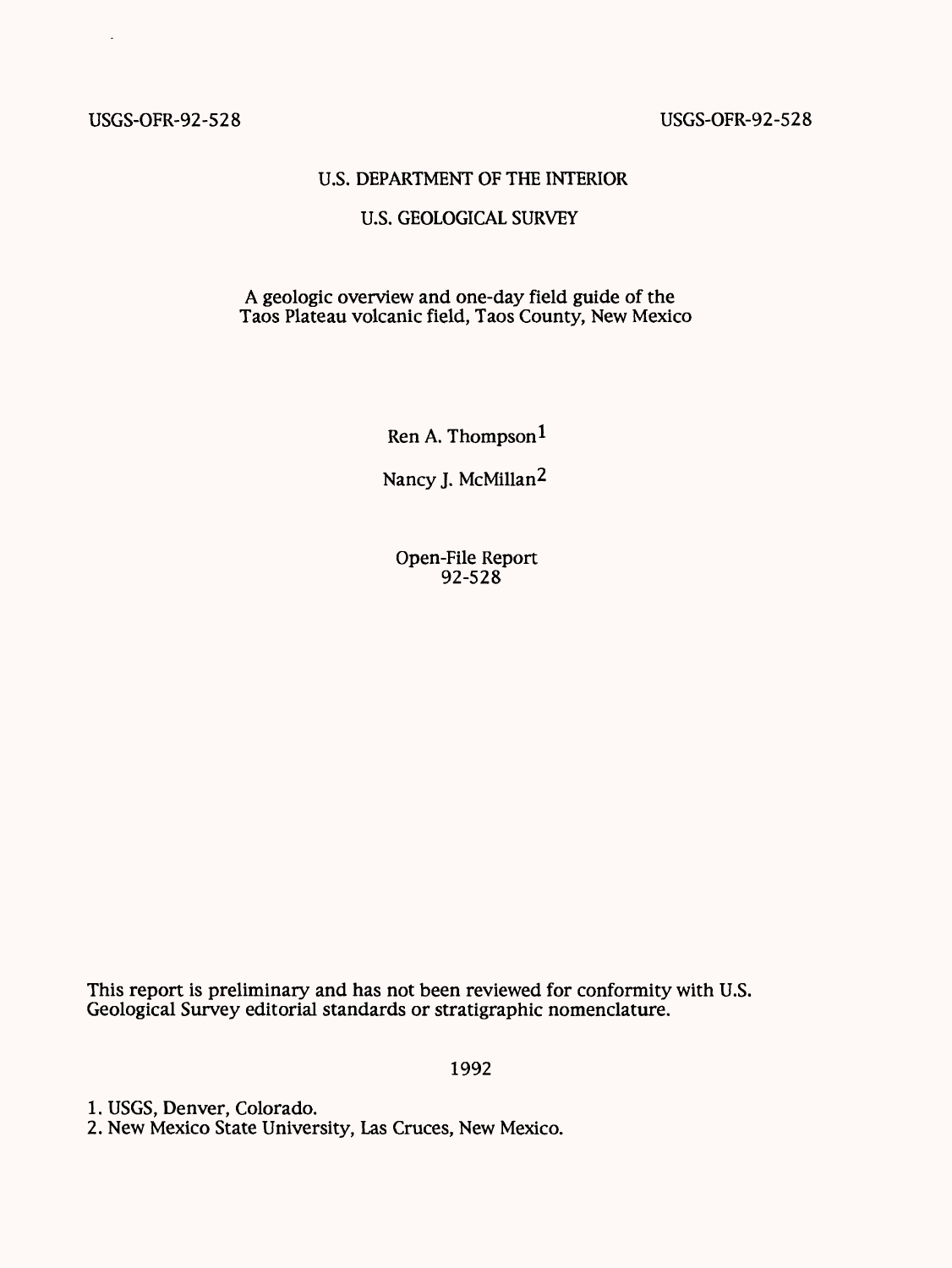### INTRODUCTION

The Rio Grande rift region of northern New Mexico provides an excellent opportunity to examine the interplay of volcanism, extensional tectonism, and sedimentation within the only active continental rift in North America. This field guide provides researchers and students with an overview of the volcanology, petrology, and geochemistry of the Miocene to Pliestocene volcanic rocks of the Taos Plateau and their relation to rift structure and tectonics.

## Structure of the Rift Basins of Northern New Mexico

The Rio Grande rift is a late Cenozoic feature in continental crust of Proterozoic age (1.7-1.4 Ga) which, prior to rifting, experienced deformation during the Uncompaghre (late Paleozoic) and Laramide (late Cretaceous to Eocene) orogenies. Rift basins exhibit the same N-S trend as Laramide compressional structures in the southern Rocky Mountains, and are located near the eastern margin of the region affected by Laramide deformation. The rift is a major physiographic and structural feature of the southern Rocky Mountains extending northward from a poorly defined terminus in northern Chihuahua, Mexico, through New Mexico, and into central Colorado (Tweto, 1979). Normal faulting, regional uplift, high heat flow (Decker and others, 1984), and scattered occurrences of volcanic rocks of late Cenozoic age associated with rifting are present as far north as southern Wyoming (e.g., Leucite Hills).

The Rio Grande rift comprises two segments, the northern segment extending northward from Socorro, New Mexico, into Colorado and the southern segment extending south from Socorro into Mexico (Cordell, 1978). In the regionally broader southern segment, the tectonic style and physiography resemble that of the Basin and Range province: extension is distributed over several wide basins, lithospheric thinning and regional extension have reached an advanced stage, and regional elevations are lower than in the north. In the northern segment, rift basins separate the Colorado Plateau on the west from the High Plains to the east and are confined to a narrow axial zone superimposed on a region of high elevation.

During the early stage of rifting, extension-related faults tended to have northwest trends (Aldrich and others, 1986), whereas later Pliocene to Quaternary extension in the Rio Grande rift has produced normal faulting within the axial zone of the rift with predominantly N-S orientations. The younger phase of rifting which followed a period of relative tectonic and magmatic quiescence in the late Miocene (20-12 Ma), is characterized by a narrowing of rift basins, where early basin-fill sediments of the Santa Fe Group are commonly found on the uplifted blocks adjacent to present rift basins (Golombek, 1983). The post-Miocene rejuvenation of rifting was accompanied by widespread, dominantly basaltic volcanism, active regional uplift, and large differential movements on basin-bounding faults that created deep asymmetric basins. In the area of the northern rift from Albuquerque, New Mexico, to Leadville, Colorado, the rift basins are arrayed in en echelon patterns and are offset along commonly northeast-trending oblique structures (fig. 1).

The intense regional northeast structural grain of Proterozoic basement rocks control northeast-trending Cenozoic structures. For example, both the graben faults of the resurgent dome of the Valles caldera (Jemez volcanic field) and the Embudo fault zone (the southern structural boundary of the San Luis basin) strike to the northeast (fig. 1). The Embudo fault zone in addition to several other northeasttrending faults serve as boundaries, or accommodation zones, that separate differentially tilted, rhomb-shaped structural blocks with longest dimensions that are generally coincident with the axis of the northern rift. Independent tilting and rotating of these blocks as structural units bounded by reactivated zones of weakness,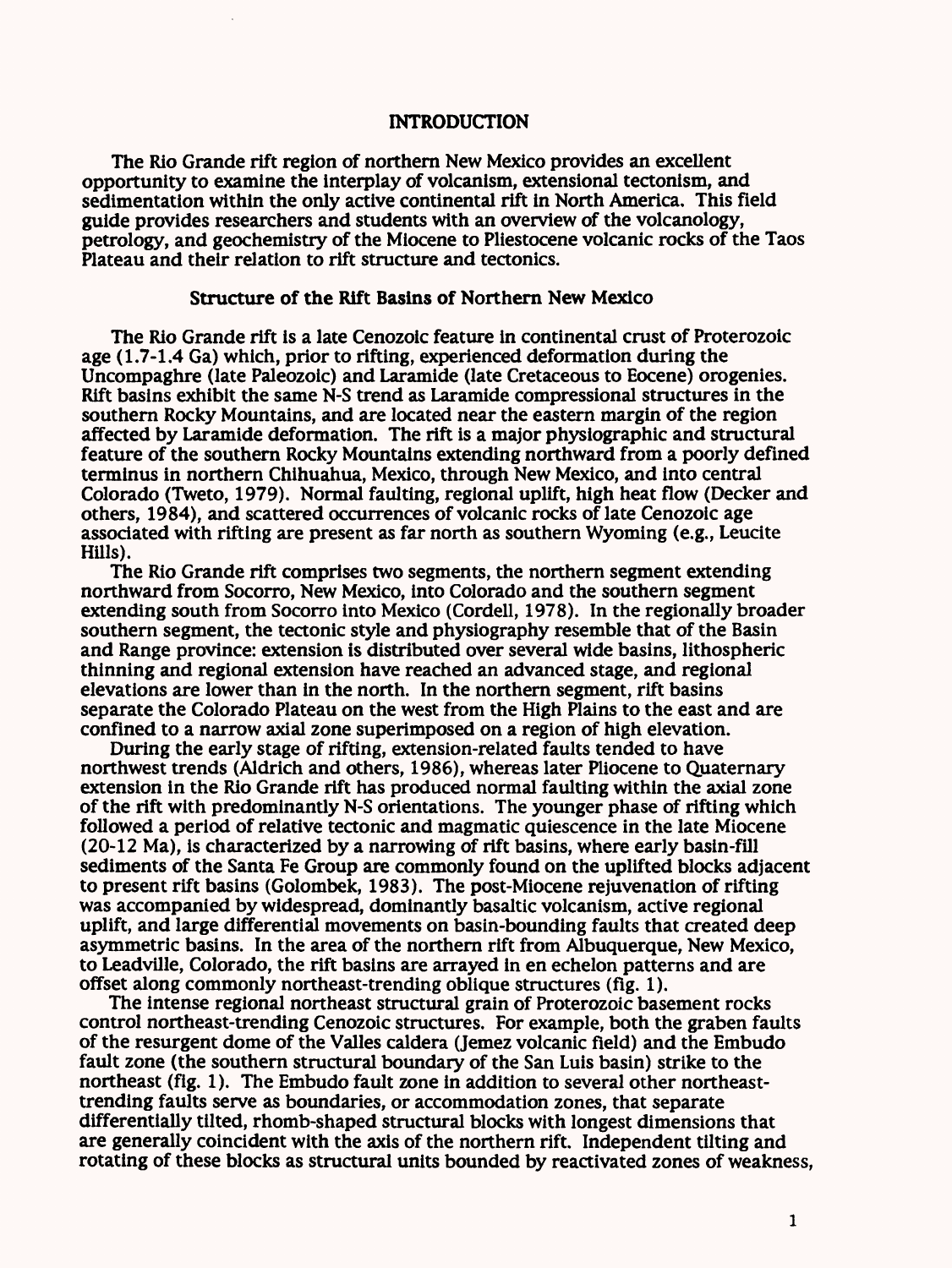produced the pattern of en echelon offsets and opposing tilts of the basins and uplifts of the northern rift segment.



Figure 1.-Generalized geologic map of the Southern Rocky Mountains, showing location of the middle to late Tertiary volcanic fields of the northern Rio Grande rift region and their proximity to major Precambrain uplifts and the Jemez zone. The San Luis basin segment of the Rio Grande rift includes the San Luis Valley and the Taos Plateau underlain by lavas of the Taos Plateau volcanic field.

The San Luis basin is broken into two east-tilted blocks by a northeast-trending fault zone ( $S_{\mathcal{L}}^{\Gamma}$  side up) that forms the northern boundary of the structurally high San Luis Hills and creates the reentrant of the front of the Sangre de Cristo Mountains in southern Colorado (fig. 1). Patterns of gravity anomalies of the central San Luis basin show the boundary between these blocks (Keller and others, 1984).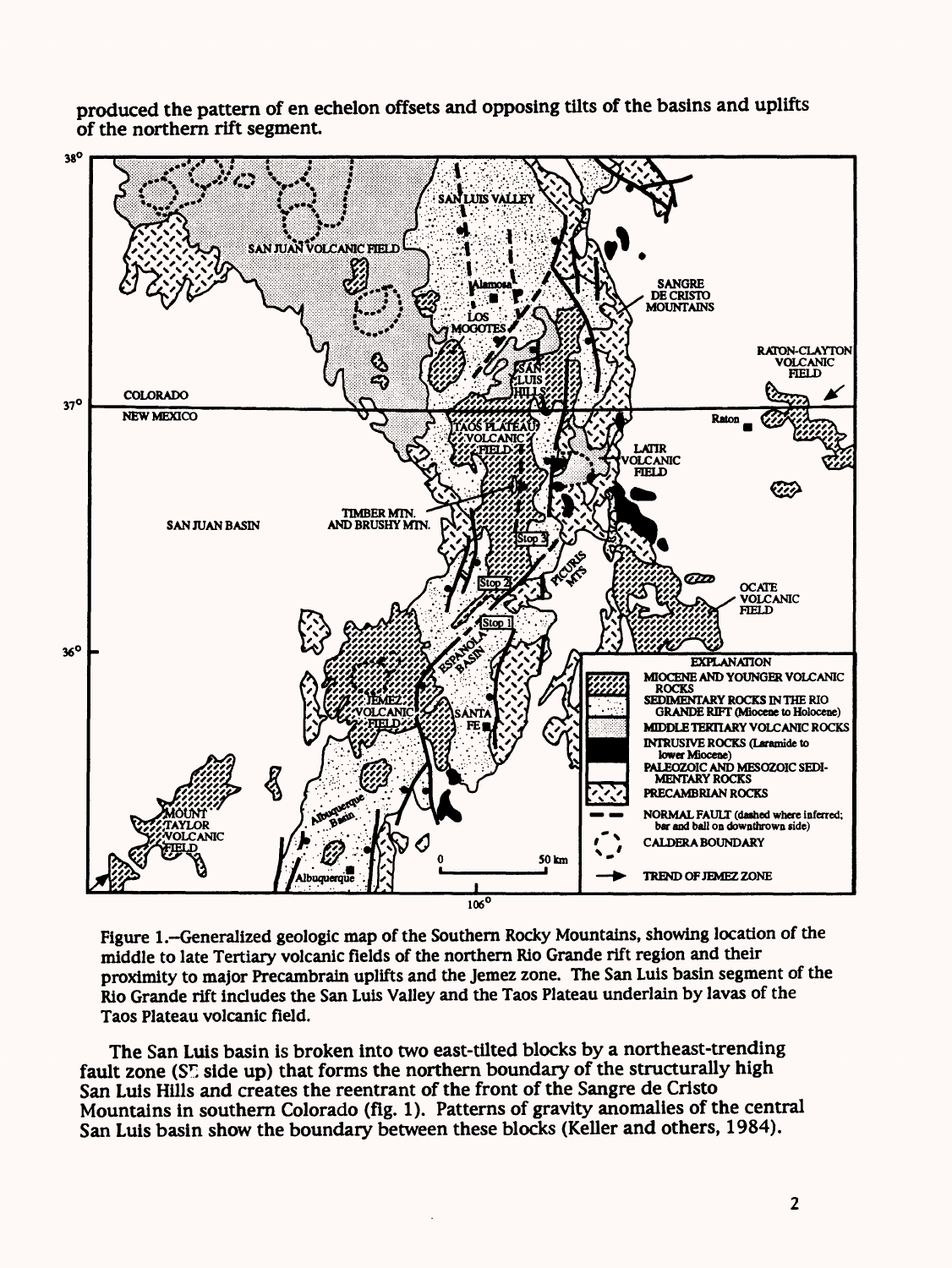The two San Luis basin sub-blocks have a weak component of southerly tilt as well as a more dominant easterly tilt. This southeasterly dip within the basin opposes the pronounced northerly tilt of the adjacent Sangre de Cristo block (Lipman, 1981), emphasizing the independent motion that characterizes these blocks. On the south of the Embudo fault zone, the Espaftola basin block has apparently undergone counterclockwise rotation (Brown and Golombek, 1985), resulting in compressional structures at the northeastern end of the Embudo zone near Taos and in extension at the southwestern end at Velarde.

The northeast-trending Jemez zone is defined most clearly by an alignment of Miocene and younger volcanic fields (fig. 1) extending from the southeastern margin of the Colorado Plateau (Mt. Taylor volcanic field) through the axis of the rift (Jemez volcanic field) to southeastern Colorado-northeastern New Mexico (Raton-Clayton volcanic field). Thus defined, the Jemez zone crosses several physiographic provinces. The occurrence of these volcanic fields along the Jemez zone has been interpreted as an indication that a major Precambrian crustal shear or suture zone, reactivated by extensional stresses, has acted as a conduit for the mantle-derived magmas that regionally dominate post-Miocene volcanism (Baldridge and others, 1984). However, the striking alignment of the volcanic fields is not matched by evidence that shallow structures within the northeast Jemez zone are important in controlling vent alignments within each volcanic field.

## Taos Plateau Volcanic Field

The Taos Plateau volcanic field, in the San Luis basin of northern New Mexico, is one of the largest and most diverse volcanic fields associated with the Rio Grande rift and the Jemez zone, covering approximately  $1500 \text{ km}^2$ . Compositionally diverse volcanic rocks were erupted over a period of 24 million years (from 26 Ma to 2 Ma) and include tholeiitic basalts, trachybasalts, basaltic trachyandesites, calc-alkaline andesites, dacites, and rhyolites.

Volcanism of three distinct ages is recorded in the Taos Plateau volcanic field (table 1). Early-rift (26-22 Ma) calc-alkaline lavas and pyroclastic rocks associated with the Latir volcanic field are preserved as intra-rift horsts. No volcanic activity has been dated on the Taos Plateau between 20 Ma and 10 Ma, corresponding to a postulated rift-wide mid-Miocene tectonic and magmatic lull (20-12 Ma). However, sporadic basaltic volcanism occurred in the northern Rio Grande rift on the flanks of the Taos Plateau, to the west in the Tusas Mountains, and to the east in the Sangre de Cristo Mountains. A single eruption of quartz latite, Cerro Chiflo, has been dated at 10.2 Ma and represents the only exposed remnant of volcanic activity in the Taos Plateau volcanic field between the early-rift and voluminous Plio-Pleistocene volcanism. Olivine tholeiites, calc-alkaline olivine andesites and two-pyroxene dacites, and rhyolites erupted from 5 Ma to 2 Ma and constitute the predominant volcanic cover of the Taos Plateau.

#### *Oligocene to Miocene volcanic rocks*

Dacite, andesite, and rhyolite lavas, and rhyolite ash-flow tuffs exposed on an intrarift horst at Timber Mountain and Brushy Mountain in the San Luis basin (fig. 2) are clearly associated with volcanic rocks of the Latir volcanic field (Thompson and others, 1986). All units exposed on the horst post-date the caldera-forming outflow sheet from the Questa system (fig. 3; the Amalia Tuff) and represent a regeneration of metaluminous magmas similar to the Questa plutons. Lipman (1984) presents a model for the Questa system in which precaldera calc-alkaline magmas, represented by the intrusions, evolve toward more silicic and alkalic compositions,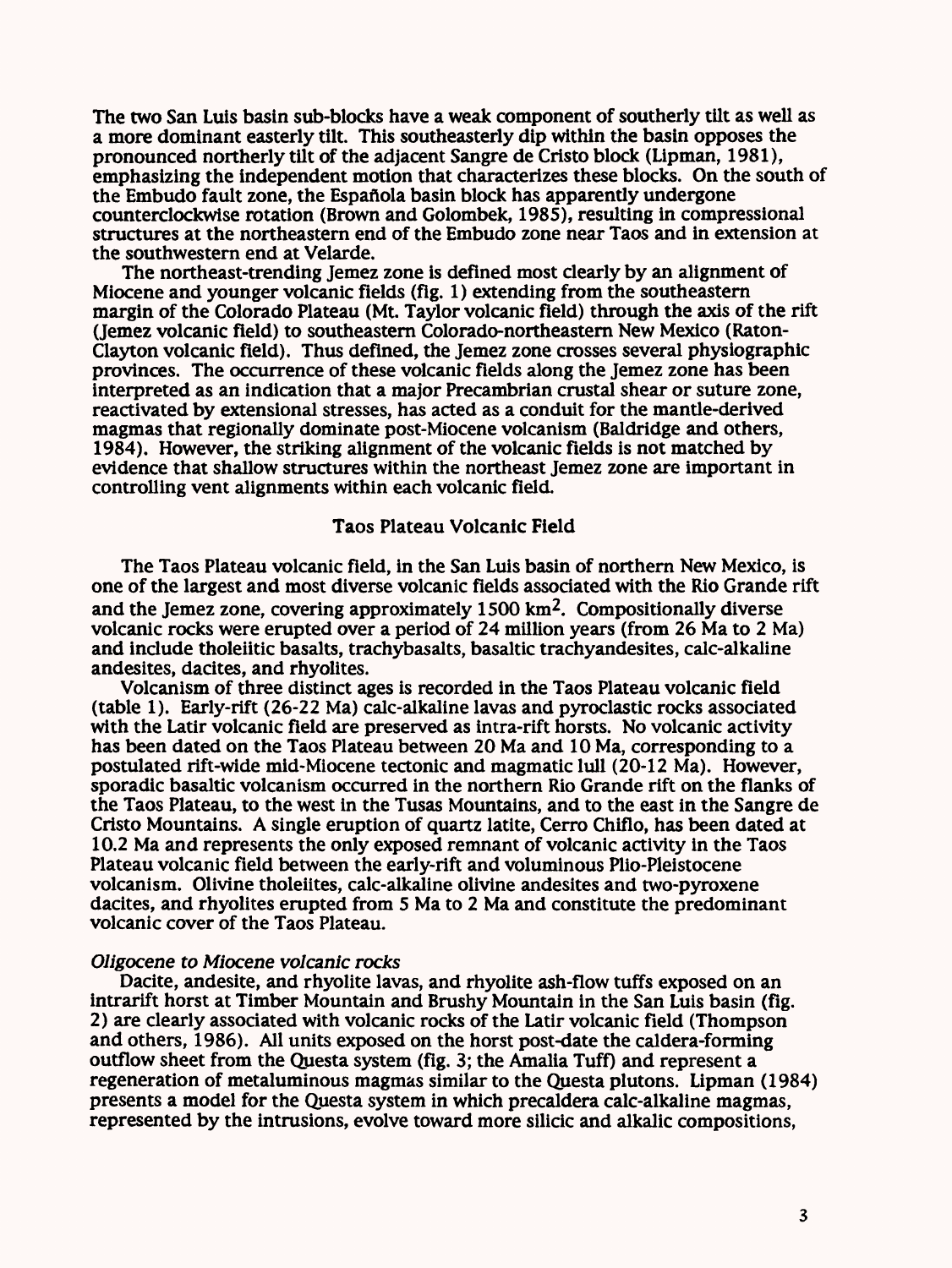

resulting in the mildly alkalic Amalia tuff. Post-caldera magmas return to metaluminous compositions.

Figure 2.-Generalized location map depicting field guide stop locations and some of the prominant physiographic features discussed in the text.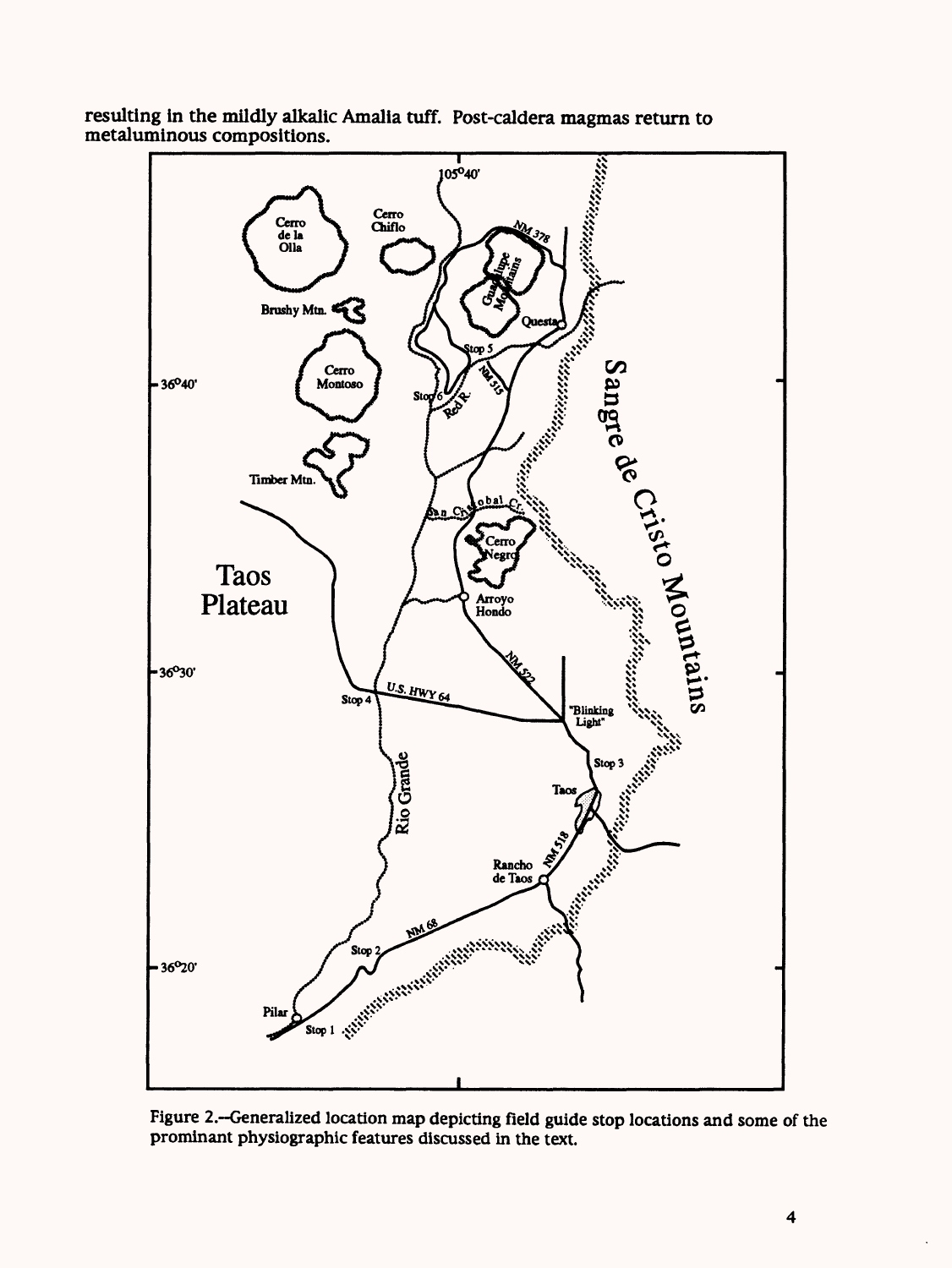Two sequences of volcanic rocks are exposed on the horst blocks (Thompson and others, 1986). The lower sequence is dominated by dacite (plag +  $\text{cpx}$  +  $\text{ppx}$  + Fe-Ti oxides  $\pm$  hbld), but includes basaltic andesite (ol + cpx + plag) and low-silica rhyolite  $(n \log n + \sin n + \cot n)$  + Fe-Ti oxides). Dacites contain quenched andesitic micropillows, high-silica rhyolite glass, and sanidine and oligoclase xenocrysts. Incompatible element concentrations increase with silica content throughout the sequence and are accompanied by concomitant decreases in Sr, Sc, and Cr. The upper sequence includes basaltic andesites (ol + cpx + plag), dacite lava flows (plag + hbld +  $cpx + Fe-Ti$  oxides + opx + san + sphene  $\pm$  bt), and a basal lava dome of high-silica rhyolite (qtz + san + bt  $\pm$  Fe-Ti oxides  $\pm$  sphene  $\pm$  hbld). Upper sequence dacites are distinguished from lower sequence dacites by their hydrous mineralogy and lower relative  $K_2O$ ,  $TiO_2$ ,  $Zr$ ,  $Y$ ,  $Nb$ ,  $Y/Zr$ , and total REE concentrations at any given silica content.

Major- and trace-element models indicate that suppressed K, Sr, and elevated Mg, Y, and Lu concentrations in the lower sequence dacites resulted from fractionation of phenocryst phases, plus mixing in proportions approaching one to one with highsilica rhyolite similar in composition to the Amalia tuff. Low-silica rhyolites may have been derived through fractionation of dacites plus mixing with the high-silica rhyolite. Positive correlation of  $\frac{87}{ST}/86$ Sr<sub>0</sub> with SiO<sub>2</sub> are interpreted to reflect the increasing proportions of crustally contaminated high-silica rhyolite in lower sequence, intermediate-composition melts.



Figure 3.–Cross-section through the Taos Plateau volcanic field, based on general geologic relations at 36°30'N (Lipman and Mehnert, 1979). Symbols: Q, Quaternary surficial deposits; Toa, Plio-Pleistocene olivine andesite; Tse, Plio-Pleistocene Servilleta Basalt; Ts, Tertiary rift sediments; Tb, basalts of the Hinsdale Formation; Tg, granitic intrusions of the Latir volcanic field; Tr, rhyolitic ash-flow tuffs (Amalia Tuff); Ta, post-caldera andesite flows and breccias; pT, pre-Tertiary rocks, mainly Precambrian.

## *Late-Miocene volcanic rocks*

Erosional remnants of two porphyritic quartz latite lava domes are exposed in the Rio Grande gorge at Cerro Chiflo and about 5 km south of Cerro Chiflo. The lava is devitrified, weakly laminated, and contains plagioclase + hornblende  $\pm$  biotite phenocrysts as well as crustal xenoliths of Precambrian schist, gneiss, and granite (Lipman and Mehnert, 1979). This magma contains about 67 percent SiO2, and is similar in composition to Plio-Pleistocene two-pyroxene high-silica dacite, in spite of its hydrous mineral assemblage.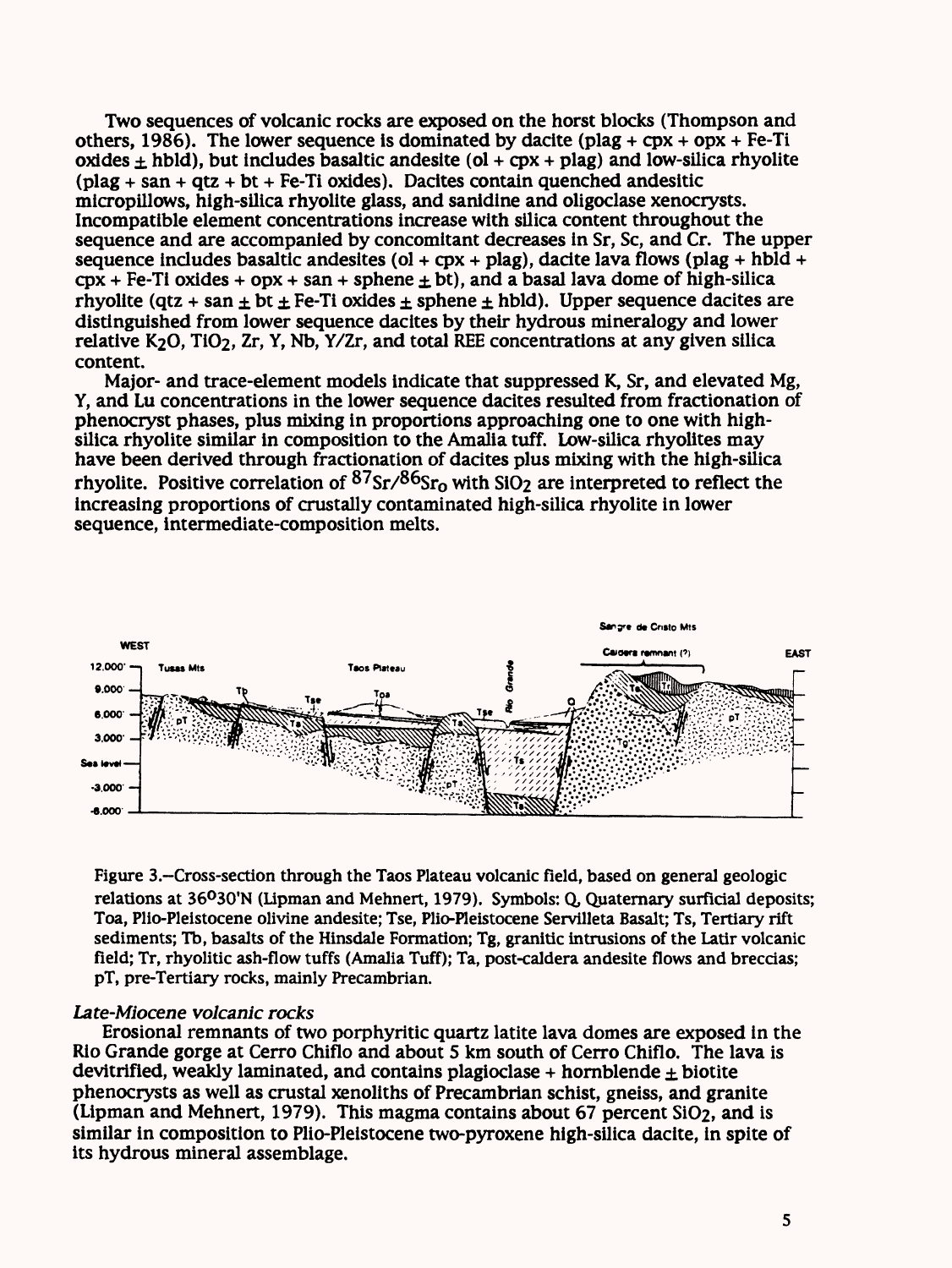| Table 1. Volcanism recorded in the Taos Plateau volcanic field |  |
|----------------------------------------------------------------|--|
|                                                                |  |

| Phase                                              | Location                   | Lithologies                                                                                   | K-Ar ages                    |
|----------------------------------------------------|----------------------------|-----------------------------------------------------------------------------------------------|------------------------------|
| Early-rift (late<br>Oligocene to early<br>Miocene) | Timber Mtn.<br>Brushy Mtn. | Calc-alkaline<br>basaltic andesite,<br>andesite, dacite,<br>rhyolite                          | 26 - 22 Ma                   |
| Post-magmatic lull<br>(Miocene)                    | Cerro Chiflo               | Calc-alkaline<br>quartz latite                                                                | 10 Ma                        |
| Late-rift (Pliocene<br>to Pleistocene)             | <b>Taos Plateau</b>        | Tholeiitic basalt<br>olivine andesite<br>(calc-alkaline);<br>xenocrystic<br>basaltic andesite | $5.0 - 3.5$ Ma<br>$<$ 3.5 Ma |

## *Pliocene to Pleistocene volcanic rocks*  Description of lithologies

Plio-Pleistocene volcanic rocks of the Taos Plateau volcanic field are unique among those of the Rio Grande rift volcanic fields because of a scarcity of alkalic basalts and their derivatives, and the dominance of olivine tholeiites (Servilleta Basalt), calc-alkaline olivine andesites and two-pyroxene dacites. Minor lithologies of the Taos Plateau field include trachybasalt to basaltic trachyandesite (formerly called silicic alkalic basalt), xenocrystic basaltic andesite (discussed with the olivine andesites), and rhyolite. Tholeiitic basalts, andesites, and dacites were erupted from monolithologic shield volcanoes (fig. 4) distributed in a semi-concentric pattern (Lipman and Mehnert, 1979). Basalt shields are clustered on the west-central margin of the field, with olivine andesite shields forming a partial ring around them. Twopyroxene dacite shields, with the exception of a few smaller vents, mark the margins of the field. The larger dacite volcanoes (San Antonio Mtn., Ute Mtn., and the Guadalupe Peaks) are constructed on olivine andesite shields. This distribution may reflect the chemical zoning of the underlying magmatic plumbing system (McMillan and Dungan, 1988).

Olivine tholeiites of the Servilleta Basalt are by far the major mafic lava composition erupted in the Taos Plateau volcanic field (>200 km<sup>3</sup>). These basalts contain olivine (Fo<sub>80.5-83</sub>) + Cr-spinel  $\pm$  plagioclase phenocrysts in an ophiticdiktytaxitic groundmass. The development of the diktytaxitic groundmass structure allowed the formation of extensive vesicular segregations as pipes and sheets during post-emplacement in situ crystallization. These segregations are enriched in incompatible trace elements and depleted in Ni and Cr relative to massive portions of the flows (Dungan and others, 1986), and are better developed in flows with coarse diktytaxitic groundmass textures.

Olivine andesites of the Taos Plateau volcanic field  $(26 \text{ km}^3)$  are defined as those calc-alkaline, olivine-bearing volcanic rocks having between 55 and 60 percent  $SiO<sub>2</sub>$ (McMillan and Dungan, 1988). The upper  $SiO<sub>2</sub>$  content of these andesites is marked mineralogically by the reaction olivine  $+$  melt  $=$  orthopyroxene. Pyroclastic rocks other than vent spatter are absent and the andesites typically occur as weakly vesicular aa flows on the flanks of monolithologic shield volcanoes. Dacite shields erupted lavas with 60-80 percent SiO2. Although peripheral dacitic volcanoes developed on top of andesitic shields, the two lithologies are not found intercalated.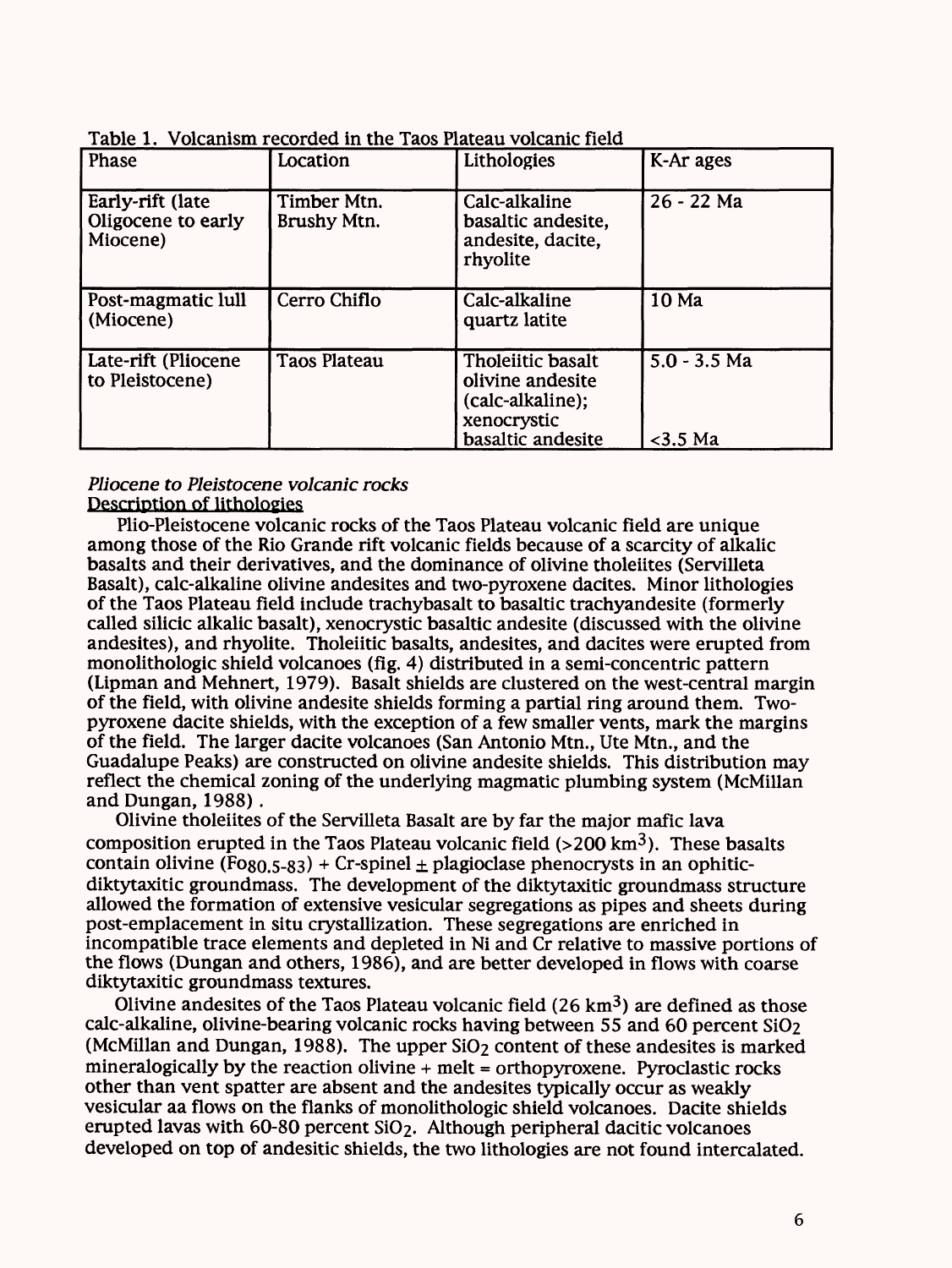

Figure 4.-Distribution of shields, vents and principal lithologies of the Taos Plateau volcanic field. Modified from Lipman and Mehnert, 1979. Volcano names or identifiable locations: SA, San Antonio Mountain; UTE, Ute Mountain; NA, No Agua; CA, Cerro del Aire; CO, Cerro de la Olla; G, Guadalupe Mountain; CM, Cerro Montoso; UCEM, Un-named Cerrito East of Montoso; RR, Red River lavas; GR, Game Ranch dacite; CN, Cerro Negro; CT, Cerro do los Taoses; TO, Tres Orejas. Asterisks indicate shield vent locations.

The andesites contain olivine ± plagiodase *±* augite *±* orthopyroxene in an intergranular groundmass. Olivine phenocrysts are euhedral to skeletal, weakly zoned, and in equilibrium with whole-rock compositions, indicating that olivine was the liquidus phase of these magmas. The andesites have Mg-numbers equivalent to or slightly lower than the Servilleta basalts, precluding fractional crystallization as the major petrogenetic process. Incompatible trace elements are enriched in the andesites relative to basalt, and have comparable enrichment levels to many of the dacites.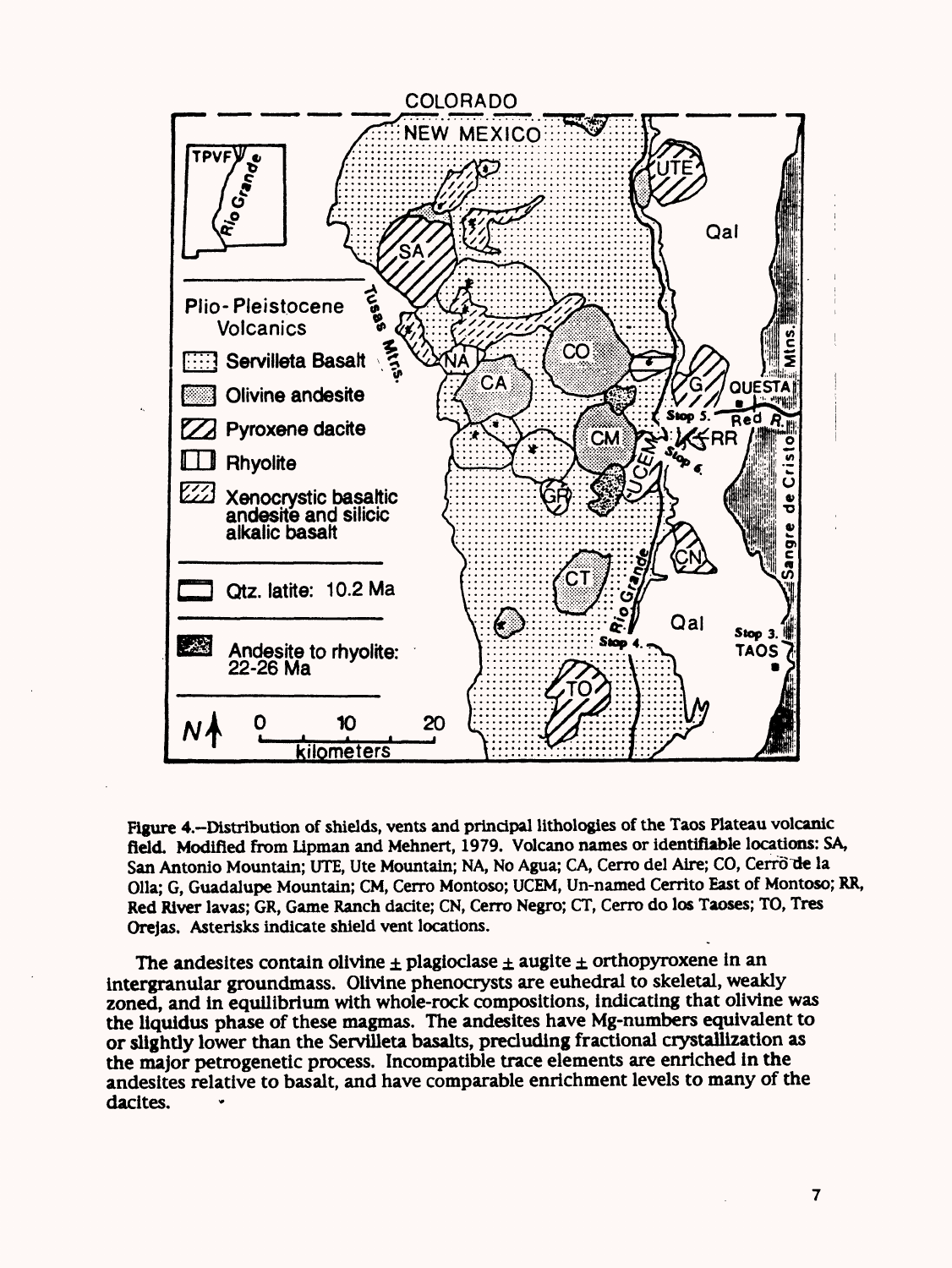Xenocrystic basaltic andesites (XBA) erupted late in the history of the Taos Plateau volcanic field (K-Ar dates of 2.2 and 1.8 Ma; Lipman and Mehnert, 1979). Compositionally and mineralogically, they are very similar to the olivine andesites, but carry numerous xenocrysts of sodic plagioclase and resorbed quartz.

Taos Plateau two-pyroxene dacites (previously referred to as rhyodacites) form dark-gray to black lava flows that are generally non-vesicular and often contain well-developed internal foliations. They contain augite + orthopyroxene  $\pm$ plagioclase in a glassy to felty groundmass. Hornblende and apatite are rare phenocryst minerals in the high-silica dacites  $(SiO<sub>2</sub>=65-68$  percent). Pyroxene phenocrysts exhibit several zoning patterns and textures (McMillan and Dungan, 1988). Interestingly, orthopyroxene commonly exhibits reverse zoning in orthopyroxene, and rarely in augite. Resorbed Fe-rich cores ( $En70-62$ ) are surrounded by euhedral Mg-rich rims ( $Eng_{2-72}$ ). The boundary is compositionally and optically abrupt. A few orthopyroxene phenocrysts exhibit a core-to-rim Mg-Fe-Mg zoning pattern, again with an abrupt compositional hiatus between zones. These zoning patterns suggest that all of the pyroxenes are magmatic in origin (rather than xenocrystic), and that individual pyroxenes crystallized from magmas that suffered sudden changes in composition.

The tholeiite-andesite-dacite suite forms coherent major element trends from 50 to 68 percent  $SiO<sub>2</sub>$  (McMillan and Dungan, 1988). In contrast, incompatible and compatible trace elements do not correlate in a predictable fashion (fig. 5). Although incompatible trace-element concentrations are enriched (up to 17 times) in the dacites relative to Servilleta basalts, many andesites have higher concentrations of these elements than do dacites (fig. 6). In addition, compatible trace elements are enriched in the andesites and dacites relative to levels expected in derivatives of basalt, and in some cases are equal to concentrations in Servilleta basalts. These relationships indicate that the andesites and dacites evolved in an open system, with Servilleta Basalt as the parent.

Trachybasalts and basaltic trachyandesites ( $SiO<sub>2</sub> = 50-53$  percent) are exposed in limited areas in the Taos Plateau volcanic field. These lavas are a minor regional mafic composition, produced fairly late in the evolution of the field, consisting of olivine  $\pm$  plagioclase phenocrysts in an intergranular groundmass and containing crustal xenoliths.

Four young (3.9 Ma) rhyolite domes are located in the central Taos Plateau volcanic field (No Agua domes, fig. 4). The rhyolite is nearly aphyric, containing less than 1 percent plagioclase + sanidine + quartz (Lipman and Mehnert, 1979). The margins of the domes consist of frothy hydrated perlitic glass with nuggets of obsidian-"apache tears". The interior is devitrified and, in places, flow laminated. The rhyolite has low REE abundances, a large negative europium anomaly, and a high  $87$ Sr/ $86$ Sr<sub>0</sub>, indicating a limited interaction between this silicic magma and the majority of the evolving Taos Plateau system.

#### Volcanic stratigraphy

Stratigraphic relations among Taos Plateau Plio-Pleistocene volcanic rocks are deduced from exposures in the Rio Grande and Red River gorges and from limited areas at the bases of andesitic and dacitic volcanoes. Servilleta basalts were erupted in three major volcanic pulses, producing members named Lower Servilleta Basalt (LSB), Middle Servilleta Basalt (MSB), and Upper Servilleta Basalt (USB; Dungan and others, 1984). These Stratigraphic members are separated by clay-rich alluvium derived from the underlying lavas. For the most part, these interbeds lack pebbles and cobbles of Precambrian lithologies exposed in the Sangre de Cristo Mountains. A notable exception is the sediment separating the MSB and USB exposed in the Red River gorge (fig. 7), which represents a prograding alluvial fan deposited by the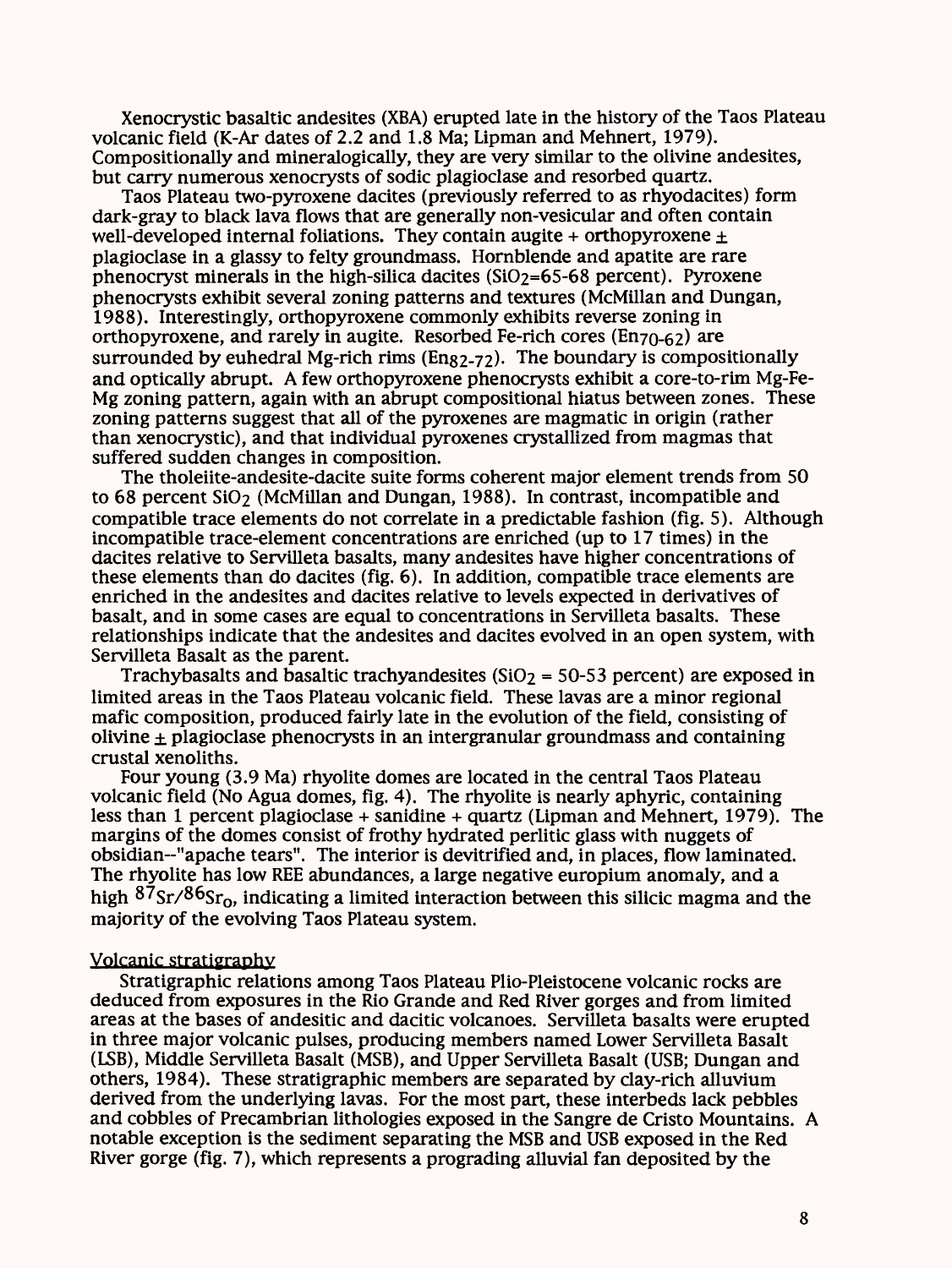

Figure 5.-Major and trace element variation diagrams for the Plio-Pleistocene Taos Plateau basalt-andesite-dacite suite. Major Figure 5.-Major and trace element variation diagrams for the Plio-Pleistocene Taos Plateau basalt-andesite-dacite suite. Major elements in weight percent vs weight percent MgO; trace elements in parts per million vs weight percent SiO2. elements in weight percent vs weight percent MgO; trace elements in parts per million vs weight percent SiO<sub>2</sub>.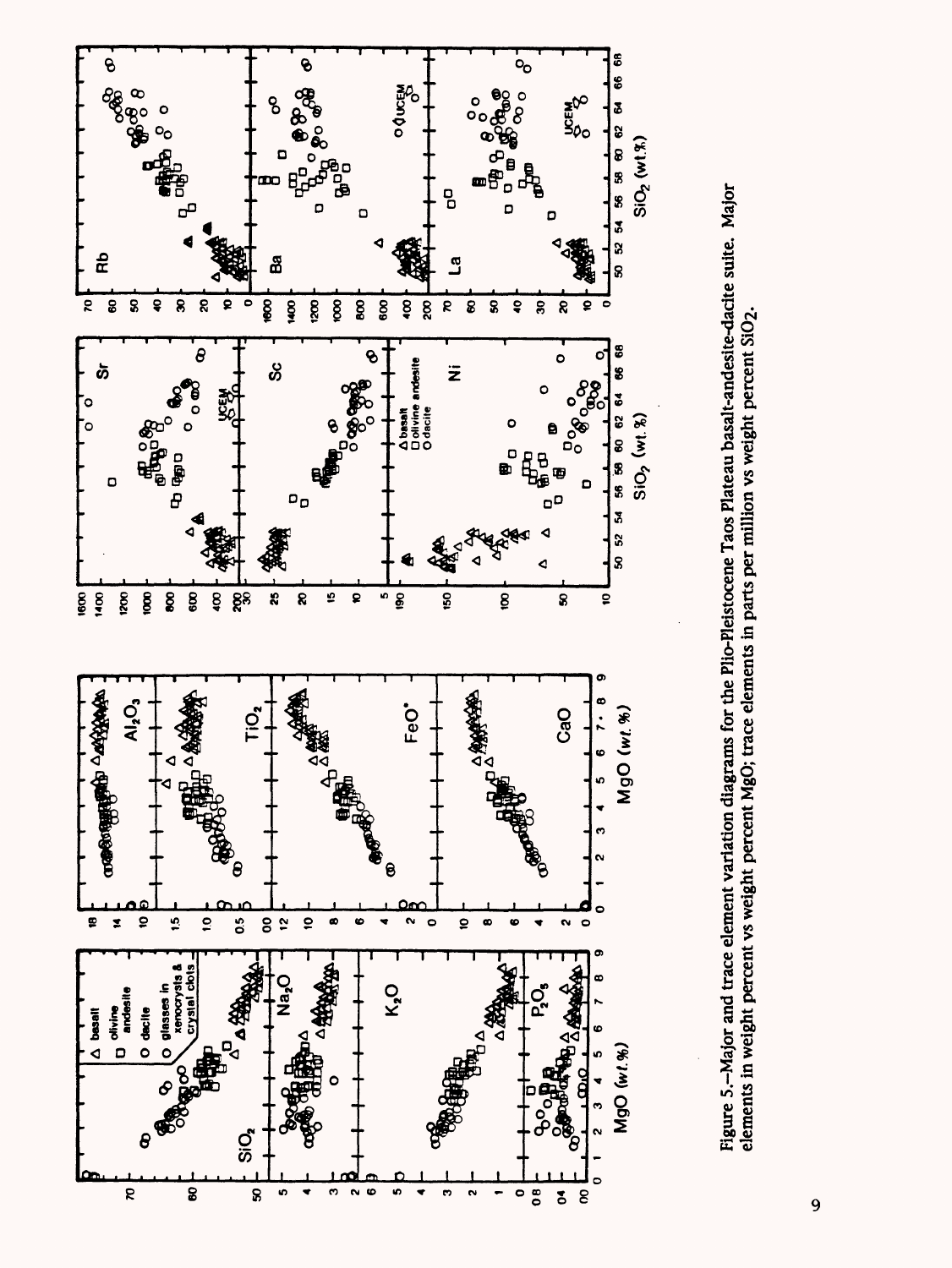ancestral Red River. The surface of similar alluvial fans formed the topographic base onto which the oldest Taos Plateau volcanic field lavas flowed, and influenced the flow direction of these lavas on the eastern side of the field.



Figure 6.-Elemental enrichment diagram for Taos Plateau olivine andesite and dacites relative to the most primitive LSKI (Low Silica, &20» Incompatible trace elements, Dungan and others, 1986) Servilleta tholeiite. Levels of enrichment due to fractional crystallization were calculated using a bulk partition coefficient (D) equal to 0.01 for all elements plotted.

There are two dominant chemical varieties of Servilleta Basalt (Dungan and others, 1984; 1986). The first of these, LSKI basalts (Low Silica,  $K_2O$ , Incompatible trace elements; Dungan and others, 1986) are the most primitive compositions erupted in the Taos Plateau volcanic field. Basalts of the second type are found in all three eruptive units and have slightly higher SiO2 and incompatible element concentrations. LSB and USB contain both types of basalt; MSB is comprised of a third Servilleta variety with higher SiO<sub>2</sub>, K<sub>2</sub>O, and incompatible element concentrations than the evolved basalts. These lavas, the San Cristobal lavas, have been modeled as mixtures between more typical Servilleta Basalt and magmas similar in composition to olivine andesites or two-pyroxene dacites (Dungan and others, 1986).

The large monolithologic shields of olivine andesite and two-pyroxene dacite mostly post-date or are correlative with the USB. However, stratigraphic relations at several localities in the deeply eroded gorges of the plateau demonstrate there were older periods of intermediate-composition volcanism. Dacite flows are exposed at the base of the section in the Red River gorge (fig. 7). These dacites flowed out onto the alluvial bajada surface (from the Guadalupe vents?) and underlie the LSB. Dacites from the Guadalupe volcanoes separate the MSB and USB in the Rio Grande gorge north of its confluence with the Red River gorge. Another large dacite flow, UCEM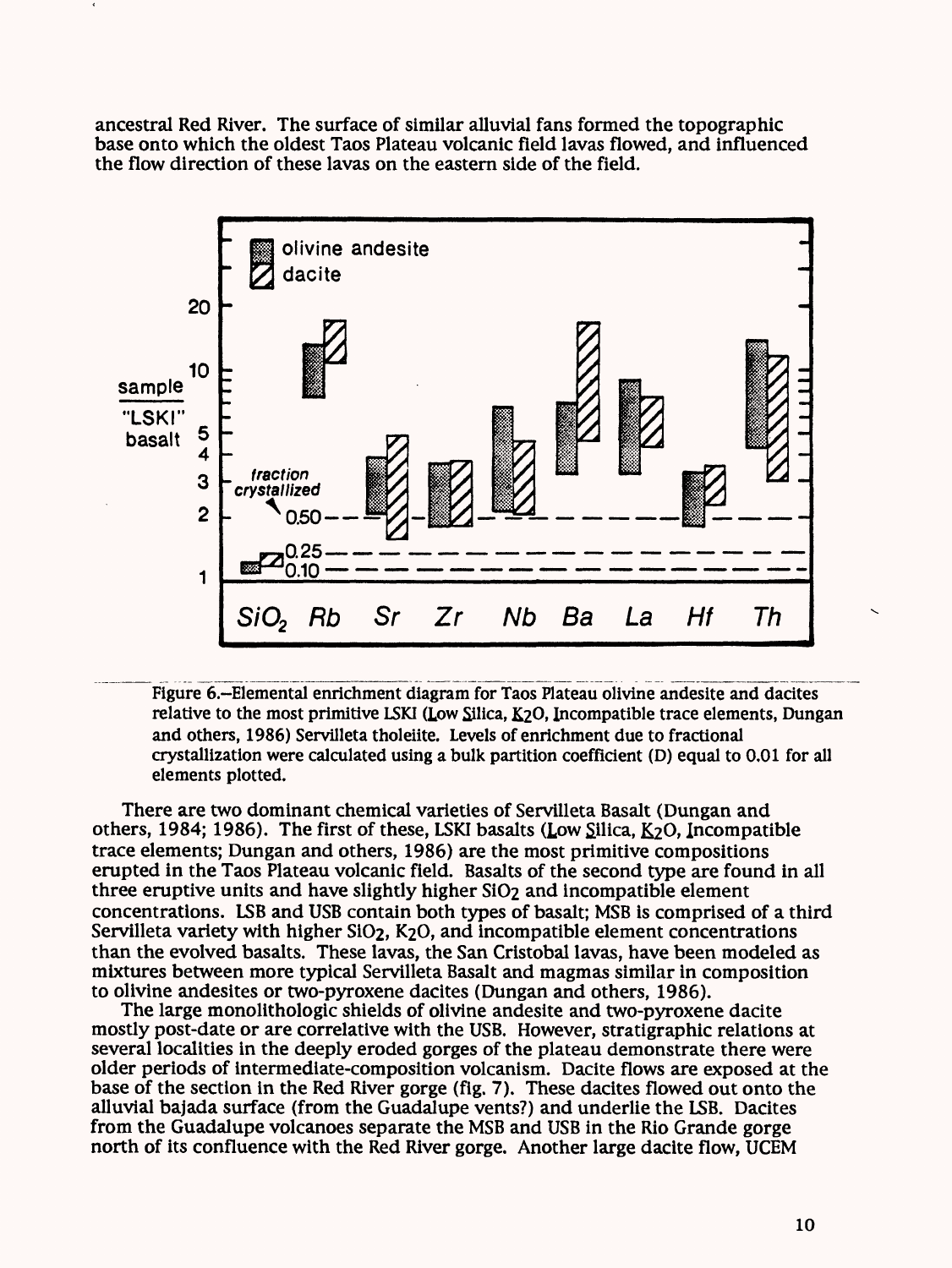

Figure 7.--Schematic cross-section of the Red River gorge drawn from a series of photographs of the western gorge<br>wall. Lava flows of the Red River andesite volcano within unit labled "MSB" extend from the northeast end of Figure 7.~Schematic cross-section of the Red River gorge drawn from a series of photographs of the western gorge wall. Lava flows of the Red River andesite volcano within unit labled "MSB" extend from the northeast end of the secton approximately to sample number 57. secton approximately to sample number 57.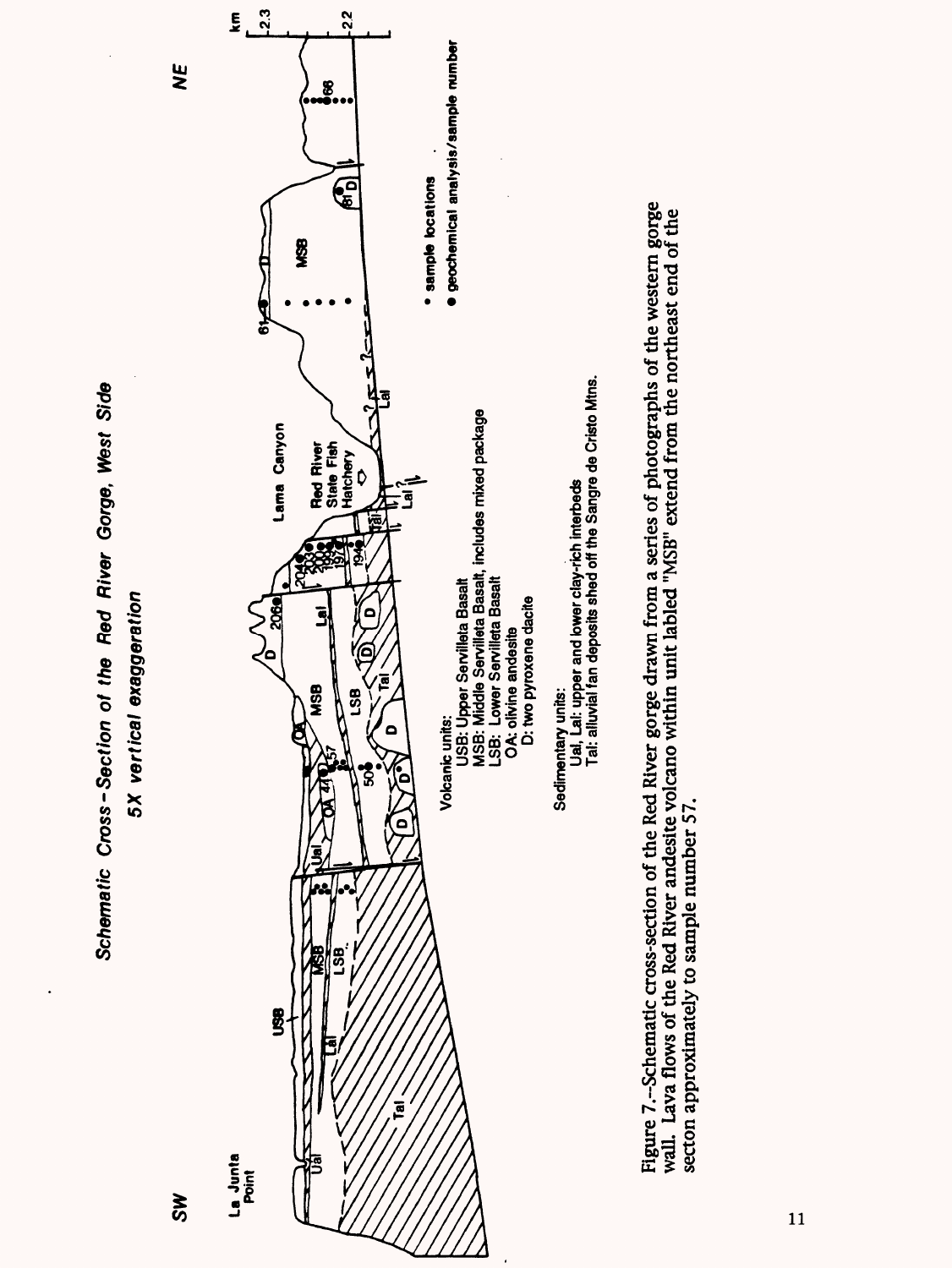(Un-named £errito East of Montoso), occupies a position between MSB and USB. In the section in the Red River gorge near the Red River State Fish Hatchery, olivine andesites interfinger with MSB flows *(fig.* 7).



Figure 8.~Radiogenic and stable isotopic ratios for the Plio-Pleistocene Taos Plateau basaltandesite-dadte suite plotted against SiO2- Symbols as in figure 5. Whole-rock O-isotope ratios are uncorrected for the effects of secondary H<sub>2</sub>O uptake.

The USB exposed in the Rio Grande gorge is locally thinned from San Cristobal Creek (south of Cerro Negro) to the Red River-Guadalupe Mountains area (fig. 4). Young topographic features such as the intrarift horst blocks, UCEM, Cerro Montoso, Cerro de la Olla, and Cerro Chiflo blocked some of the flows from Servilleta vents on the western margin of the field from reaching the eastern portion of the San Luis basin. In addition, the position of the ancestral Red River shifted through time in response to the growth of the andesitic volcano exposed in the northern Red River gorge. Prior to the eruption of the LSB and MSB, the Red River occupied a position similar to its present course and deposited the thick fan that underlies the LSB in the southwestern Red River gorge (fig. 7). Only 8 km to the south, LSB and MSB flows are at or near river level in the Rio Grande gorge where they flowed against the toe of the fan. However, as the Red River volcano grew concomitant with MSB eruptions, it blocked the Red River drainage and deflected sediment transport to the south. As a result, the sedimentary unit separating MSB and USB flows at Garrapata Canyon (5 km south of the Red River) is 75 m thick; in the southwestern Red River gorge, this bed is 15m thick. The combination of prograding fans and the andesitic shield resulted in a very thin veneer of USB flows along the eastern margin of the field. Eventually, sediment transport to the south was blocked by either prograding fans from the Garrapata and San Cristobal drainages or movement along the Red River fault system, and the Red River established its present position.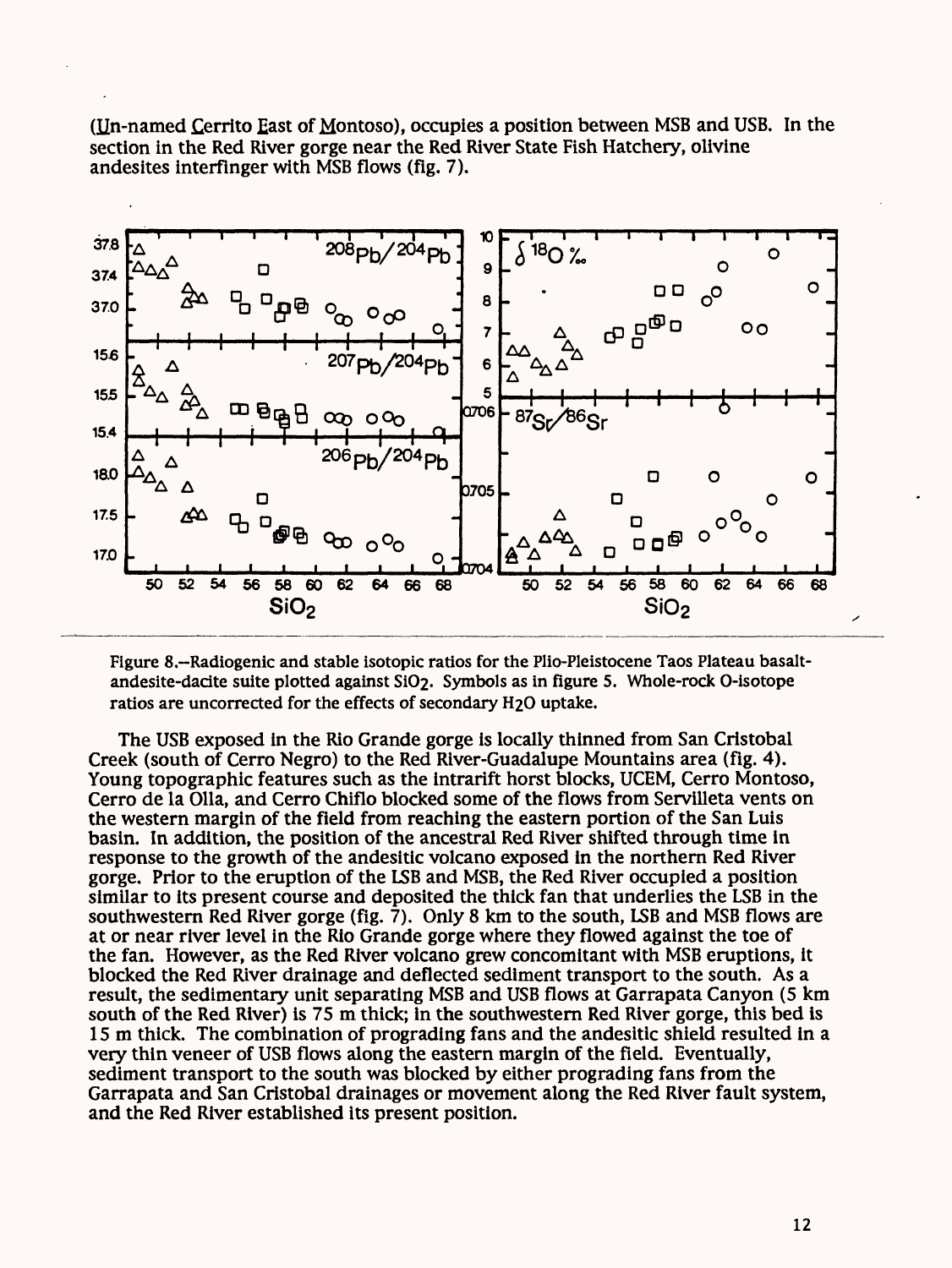#### Magmatic Evolution

Coherent major-element, trace-element, and isotopic compositions, stratigraphic relationships, and the concentric pattern of vent distribution indicate that the Servilleta olivine tholeiites, olivine andesites, and two-pyroxene dacites are comagmatic. Elevated Mg-numbers and compatible trace-element concentrations in andesites and dacites preclude fractional crystallization of olivine + plagioclase as a dominant differentiation process. The range of compositions have been modeled as having evolved by open-system assimilation, mixing, and fractional crystallization in the lower crust (Dungan and others, 1986; McMillan and Dungan, 1988).

Contamination of Servilleta basalts by depleted lower crust resulted in dacites having lower  $208p_b/204p_b$ ,  $207p_b/204p_b$ , and  $206p_b/204p_b$  than andesites and basalts (fig. 8). The lavas form a linear trend from more radiogenic, mafic compositions to less radiogenic, silicic compositions that is readily explained by contamination with U and Th depleted lower crust.  $87Sr/86Sr$  ratios rise slightly as SiO<sub>2</sub> increases, but never exceed 0.70605 (Dungan and others, 1986), again indicating a depleted (low Rb/Sr) contaminant. The UCEM flow exemplifies this type of contamination which has a major element composition similar to other dacites but very low concentrations of most incompatible trace elements (i.e., REE patterns similar to basalt). This occurrence can be modeled as contamination of basalt by partial melts of quartzite, a common Precambrian lithology in northern New Mexico. In addition, the UCEM flows are glassy and contain skeletal olivine and orthopyroxene crystals, that indicate quenching from a superheated state.

Plio-Pleistocene basalts of the Taos Plateau differ from regionally contemporaneous lavas of other Rio Grande rift volcanic fields in Sr- and Nd-isotopic composition because of the influence of depleted lower crust during their petrogenesis (Dungan and others, 1986; Perry and others, 1987). The Taos Plateau basalts plot in an array from near bulk earth to lower  $143Nd/144Nd$  and slightly higher  $\frac{87}{ST}$ / $86$ Sr values, in contrast to other basaltic suites that lie along the mantle array or have been contaminated by high  $87\text{Sr}/86\text{Sr}$  upper crust. The isotopic composition of many Rio Grande rift basalts can be explained by melting of asthenospheric ( $\epsilon_{Nd}$  = +7 to +8) or enriched lithospheric mantle ( $\epsilon_{Nd}$  = 0 to +2) as the asthenosphere thermally weakens and erodes the lithospheric mantle (Perry and others, 1988).

Mixing of mafic and evolved magmas to create andesite is indicated by common reversely zoned pyroxene phenocrysts and relatively high Mg-numbers and compatible trace element concentrations in andesites and dacites. This relationship is illustrated by the section exposed at the Red River State Fish Hatchery (fig. 7) in the Red River gorge (McMillan and Dungan, 1986). Here, the MSB is replaced by a section containing basalt (50 percent  $SiO<sub>2</sub>$ ), hybrid basalt (52 percent  $SiO<sub>2</sub>$ ), andesite (55-57 percent  $SiO<sub>2</sub>$ ), and one dacite (61 percent  $SiO<sub>2</sub>$ ). Increasing height of stratigraphic units correlates with increasing SiO<sub>2</sub>, K<sub>2</sub>O, and incompatible trace element contents, and decreasing MgO, Ni, and Cr contents. Analyses of these lavas define linear trends on all element-element diagrams, forming mixing lines between the compositions of Servilleta Basalt and the dacite that caps the sequence ( figs. 9 and 10). Skeletal overgrowths on olivine phenocrysts in the hybrid andesite lavas grew on olivine cores inherited from the basalt end-member during mixing-induced undercooled conditions. The sequence of flows represent eruption of hybrids during mixing; each successive eruption discharged hybrid magmas with an increasing proportion of the dacitic end-member.

The crudely concentric distribution of vents on the Taos Plateau is a reflection of the underlying magmatic plumbing system below (fig. 11). The cluster of Servilleta shields at the west-central margin of the field represents a concentration of magma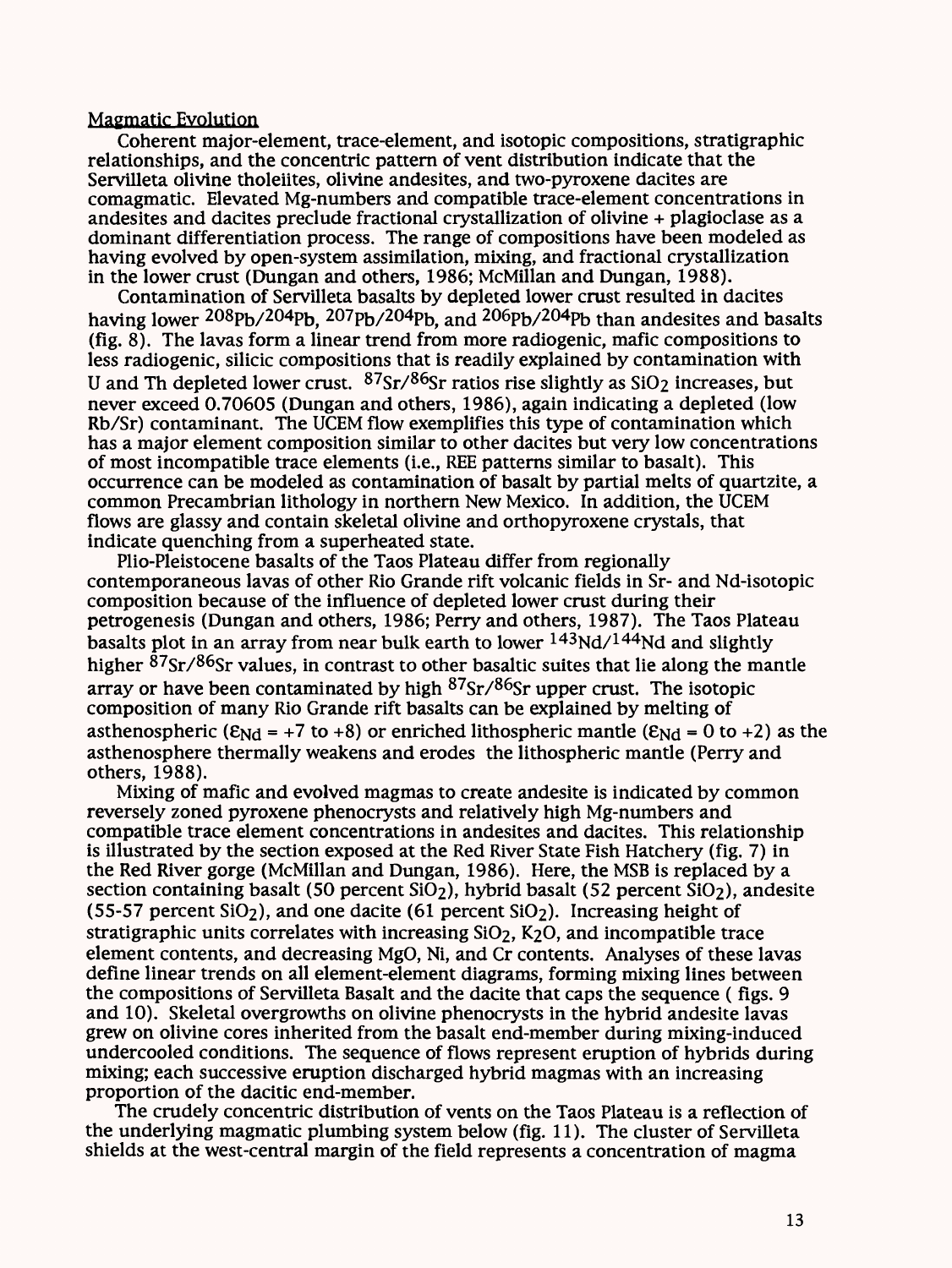chambers where the rate of mafic input was large relative to assimilation and crystallization rates. Here, mafic magmas mixed with andesitic or dacitic magmas that had evolved by assimilation and fractional crystallization. The increase in silica content of lavas with distance from the concentration of basaltic vents reflects a decreasing rate of replenishment away from the main mafic conduit system. At the margins of the system, basalt provided heat for assimilation of already warm crust, but mafic input and mixing were subordinate to assimilation and fractional crystallization. Dacitic magmas produced at the margins are the most fractionated compositions in the system. Dacite erupted in the central part of the field indicates that some regions in the central portion of the system were more isolated from mafic input than others. Andesite evolved in an intermediate position, where repetitive mafic recharge supplied the heat required for prolonged assimilation and fractional crystallization, resulting in highly enriched incompatible elements, high Mgnumbers, Cr, and Ni contents.



Figure 9.-Major element variation diagram for lavas exposed in the Red River gorge. Oxides as weight percent. FeO\* = total iron as FeO, Mg# =  $100 \times (Mg/(Mg + 0.9Fe))$ . Symbols as in Figure 5 with the addition of diamonds corresponding to hybrid basalts. Dashed lines represent curves fit by linear regression; solid lines represent simple mixing between basalt and dacite.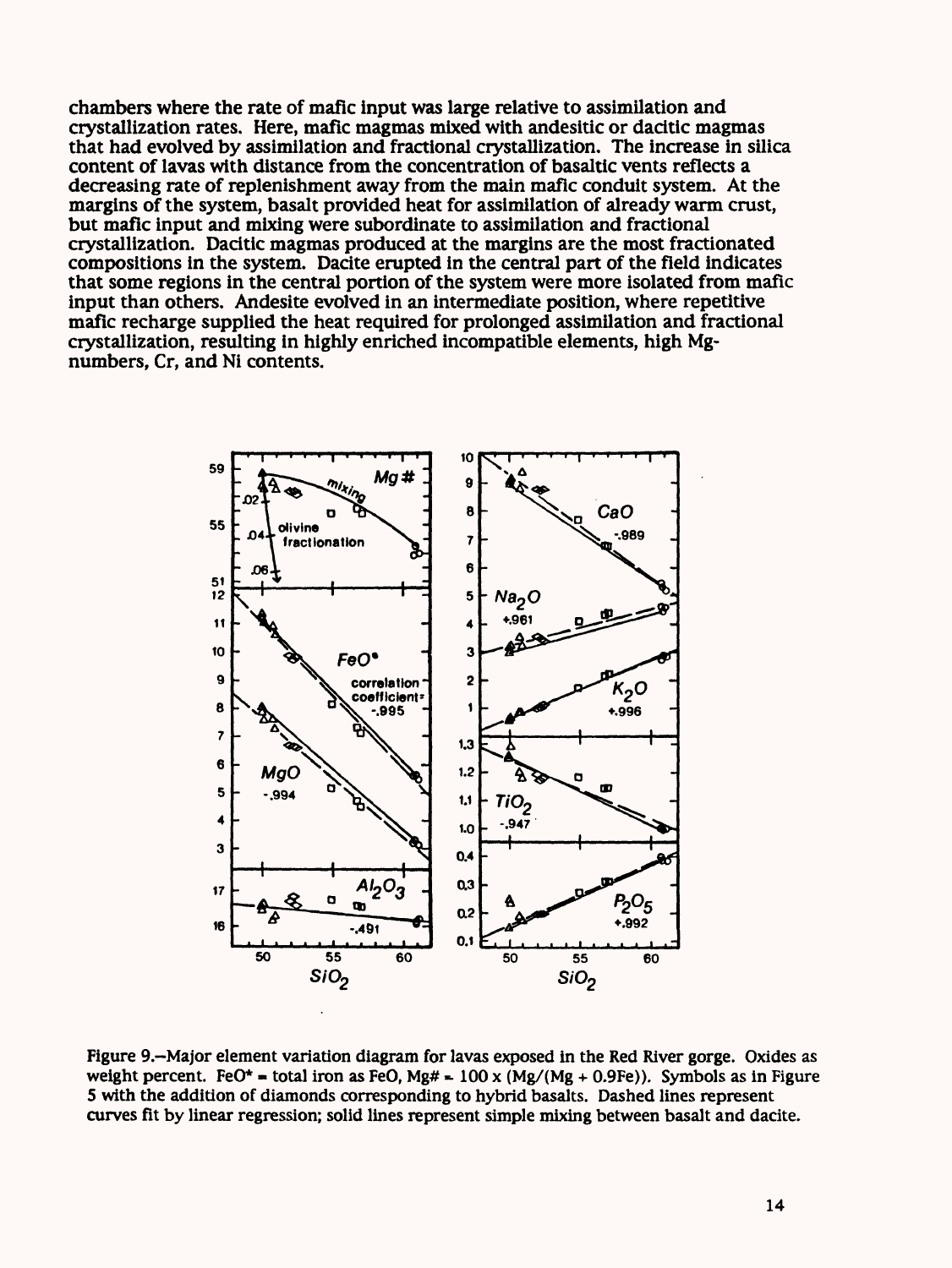

Figure lO.-Composition of observed REE patterns for lavas exposed in the Red River gorge to REE patterns calculated by simple mixing of basalt and dacite.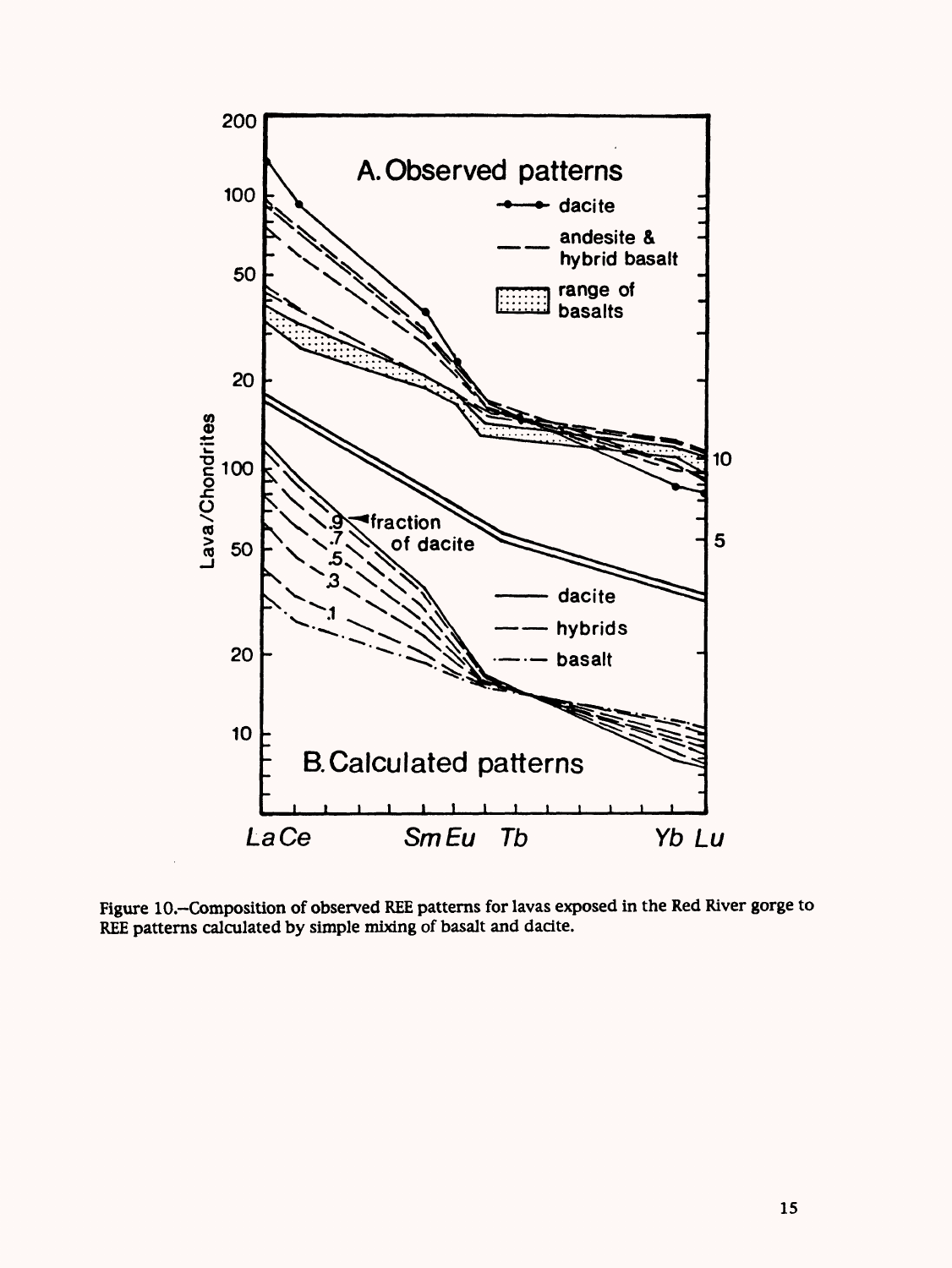

Figure 11.-Cartoon of the Taos Plateau magmatic plumbing system in east-west cross section through the central part of the field. Low mantle Vp values indicate that the asthenosphere is in contact with the lower crust as far north as Albuquerque (Baldridge and others, 1984); there may be enriched lithospheric mantle present in the Taos area. Sill-like interconnected chambers have been drawn at mid-crustal depths analogous to the magma chambers in the Socorro, New Mexico, area. Currently, the only evidence for depth constraints on Taos Plateau magma chambers is that provided by radiogenic isotope studies that indicate mantle-derived basalts were contaminated by old, depleted, lower crustal lithologies (Dungan and others, 1986; McMillan and Dungan, 1986; 1988).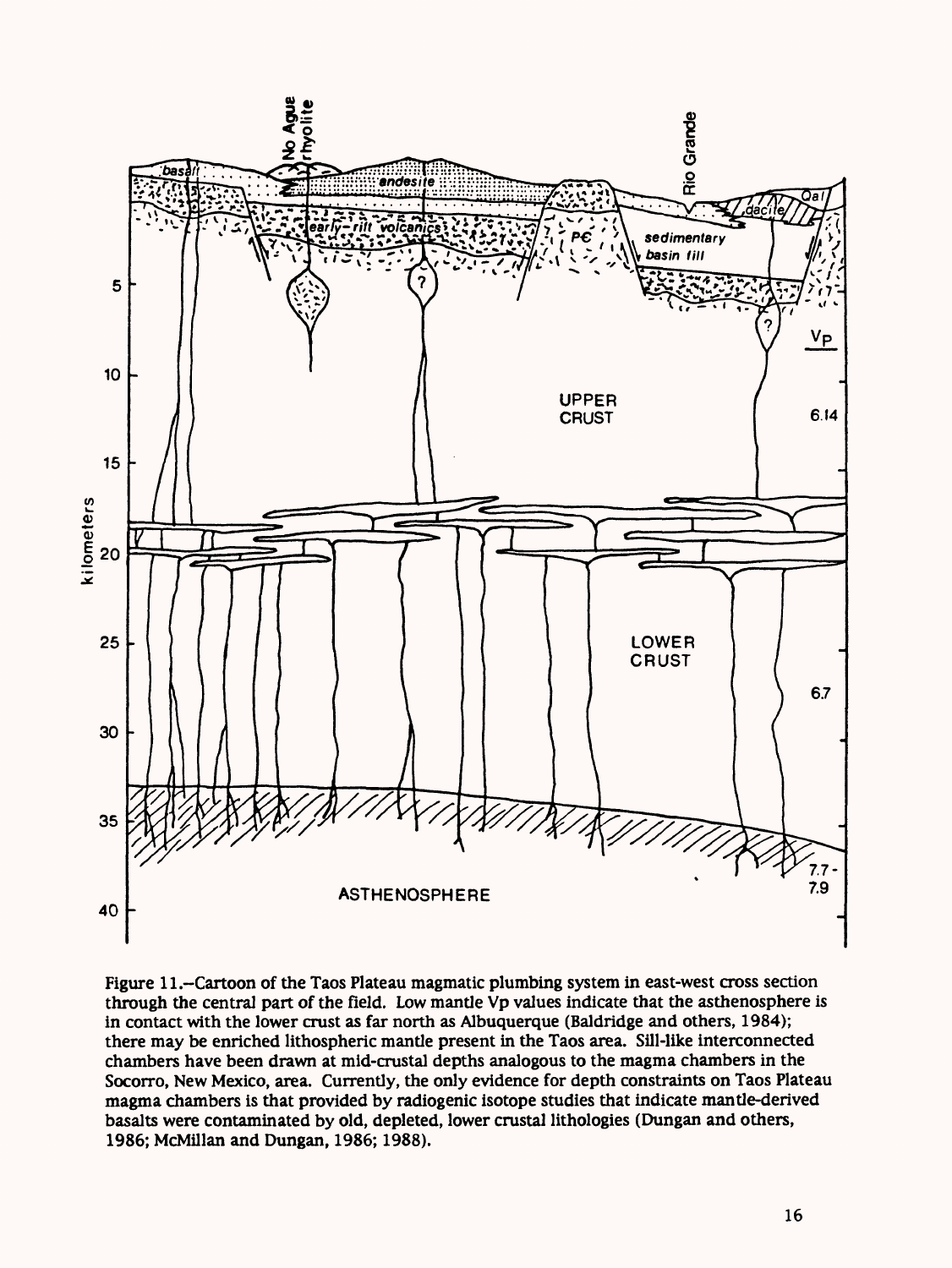## DESCRIPTION OF FIELD TRIP STOPS

This field trip guide presents select Taos Plateau field trip stops from a 1-day field excursion for the 1989 IAVCEI General Assembly. Although this guide is intended to be a stand-alone reference, the reader is encouraged to examine the 3-day field guide to Rio Grande rift volcanism of the northeastern Jemez zone, New Mexico (Dungan and others, 1989) also presented during the IAVCEI General Assembly. The expanded guide includes many additional stops having broader regional interest and scope.

Most of this excursion lies within the eastern half of the USGS Aztec 1:250,000 scale topographic map sheet. The Taos and Wheeler Peak l:100,000-scale topographic map sheets provide a useful base for following the field-guide route and for locating place names. Unfortunately, subsequent to publication of the 1:100,000 sheets, the New Mexico State Highway Department renumbered some state highways. The new numbers are used in the text.

#### Road Log

#### Mileage

- 0.0 Junction of US-285/84 and NM-68. Drive north through Espanola, New Mexico, toward Taos on NM-68.
- 29.2 STOP 1. Embudo fault zone at Pilar, N.M. Cautiously reduce speed, signal a left turn, and turn left into gravel parking area just over the crest of a small hill.

The three axial basins of the northern Rio Grande rift are (south to north) the Albuquerque-Belen, Espaftola, and the San Luis basins (fig. 1). All three are half grabens bounded by major faults on one side and monodinal flexures on the other. From south to north, the basins exhibit progressive en echelon offsets to the east and reversal in the polarity of tilt; i.e., the Albuquerque-Belen and San Luis basins are tilted to the east and bounded on their eastern margins by high-standing uplifts, whereas the intervening Española basin is tilted to the west. Similar structural geometries have been recognized in other continental rifts such as the East African rift system (Rosendahl, 1987). A complex transcurrent zone of offset, the Embudo fault zone, forms the structural boundary or accommodation zone between the Espanola and San Luis basins. The Embudo fault zone trends northeast, parallel to the Jemez zone. A component of left lateral strike-slip motion is inferred for the Embudo zone because it forms an oblique continental transform linking the active zone of extension focused on the western and eastern margins of the Espanola and San Luis basins respectively. The northeast end of the Embudo fault zone is in part compressive, indicating counterclockwise rotation of a rhombshaped crustal block that is bounded on the northwest by the Embudo zone (Kelley, 1979; Manley, 1979; Dungan and others, 1984; Brown and Golombek, 1985).

Diktytaxitic olivine tholeiites of the Servilleta Basalt (Lipman and Mehnert, 1975; 1979; Dungan and others, 1986) are the most voluminous lithology (1500  $km<sup>2</sup>$ , 200 km<sup>3</sup>) of the Taos Plateau volcanic field. Basalt-capped Black Mesa and La Mesita on the southwest represent the southeasternmost extent of the Servilleta Basalt lavas. The distinctive aphyric flows capping these two mesas accumulated in the actively extending Velarde graben and ponded to thicknesses greater than those which characterize the southern Taos Plateau.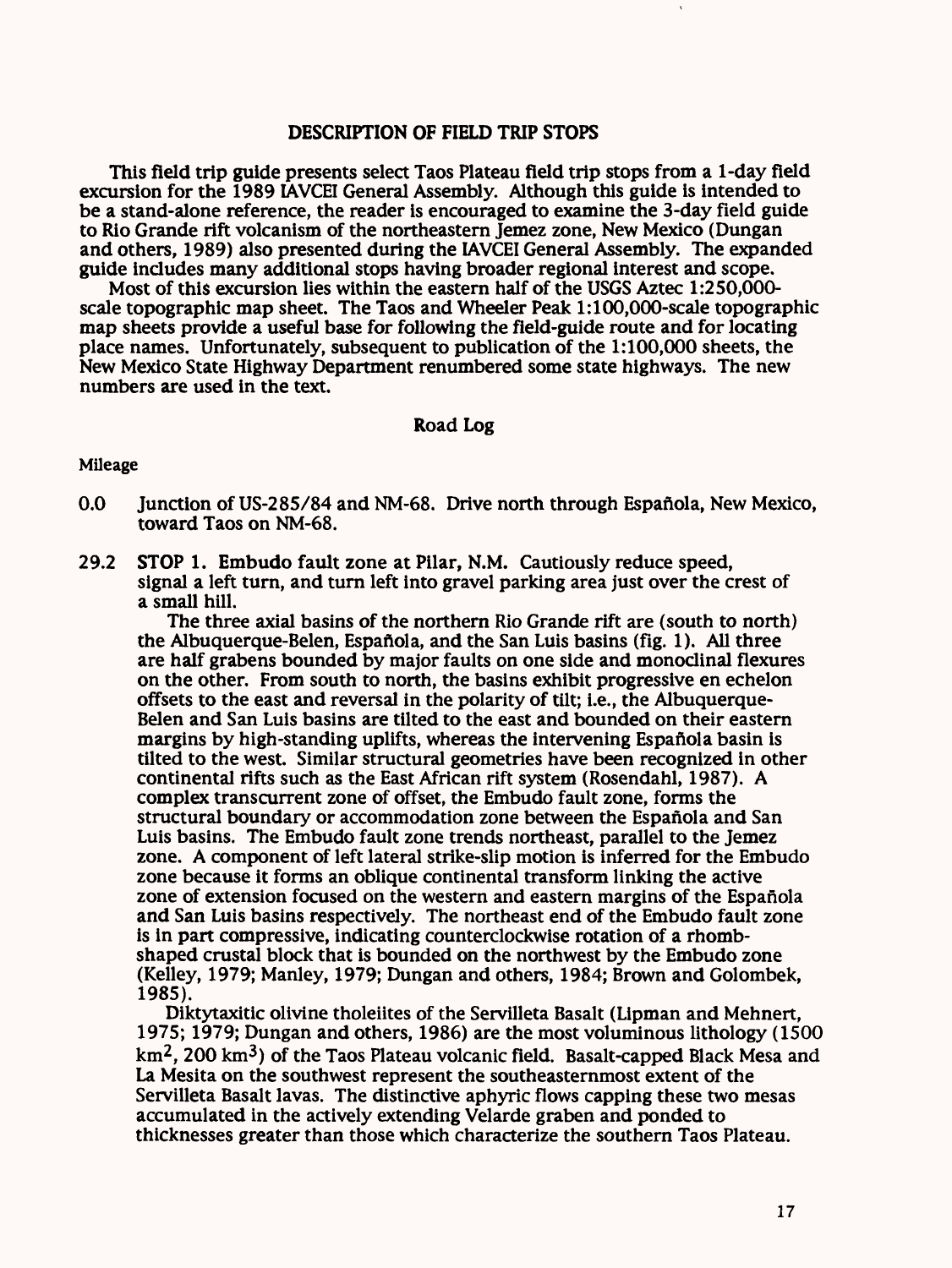Servilleta Basalt capping the southwest part of La Mesita is offset by over 25 meters of normal displacement (down to the northwest) on the Embudo fault.

The trace of one strand of the Embudo fault zone is marked by the excavation scar of an El Paso Natural Gas Co. Pipeline cut into the mesa viewed northward from this stop. Southeast of this fault, a late Pliocene Servilleta Basalt section (two flows) unconformably caps a northwest-dipping Santa Fe sequence consisting of interbedded alluvial-fan and playa sediments. The five Servilleta flows northwest of the fault conformably overlie Santa Fe sediments. The stratigraphic and structural mismatch between Servilleta and Santa Fe sections across the fault indicate significant strike-slip motion along this segment of the fault (Muehlberger, 1979; Dungan and others, 1984).

34.3 STOP 2. Taos Plateau volcanic field overview. Park on right in parking lot at top of grade.

Many of the volcanoes of the Taos Plateau volcanic field are visible from this overlook (fig. 4). The plateau surface is formed by the Upper Member of the Servilleta Basalt (USB) and dissected by gorges carved by the Rio Grande and its tributaries. The Rio Grande became entrenched along the eastern margin of the eastward-tilted San Luis basin. As a result, the interplay between alluvial fans prograding westward from the Sangre de Cristo Mountains and basalts flowing eastward from vents on the west-central margin of the field are well exposed in the gorge (Stop 6). Tilting and subsidence of the basin were active concurrent with Servilleta volcanism and continue to the present, as seen by the fan-flow relationships and tilting and arching of the plateau surface. The Rio Grande gorge widens in the southern Taos Plateau area where sedimentary units separating Servilleta Basalt members experience lateral erosion by landslides. The olivine andesitic (OA) and two-pyroxene dacitic (PD) volcanoes visible here are (from left to right): Tres Orejas (PD), San Antonio Mountain (background, PD), Cerro de los Taoses (OA), Cerro Montoso (OA), Cerro Chiflo (ragged skyline, Miocene quartz latite), Ute Mountain (background, PD), and the Guadalupe Mountains (PD). The main cluster of basalt vents form very low-angle shields behind Cerro de los Taoses. The horst blocks are visible in front of Cerro Montoso.

- 46.0 Intersection of NM-518 and NM-68 in village of Ranches de Taos. Drive north through Taos. Continue north on NM-518 past the junction of NM-68 and US-64.
- 52.1 STOP 3. Recent tectonics in the Taos area. Park on right shoulder at telephone pole bearing memorial to Tony Gonzales.

Young faults on the Taos Plateau are mostly either north-trending (parallel to the general trend of the San Luis basin and typical of the dominant regional trend of intra-basin structures) or northwest-trending (possibly reactivated faults formed during the early phase of rifting). One such Quaternary fault scarp cuts a large alluvial fan at the foot of Taos Mountain immediately to the east (Dungan and others, 1984; Machette and Personius, 1984; Personius and Machette, 1984). Figure 2 is an idealized cross section of the Taos Plateau at approximately 36°30'N illustrating the asymmetric horst and graben structure of the Taos Plateau region. A major intrarift horst extends most of the length of the Taos Plateau (principally in the subsurface) and exposes remnants of early-rift volcanic rocks associated with the Questa caldera complex that forms the crest of the Sangre de Cristo Mountains to the east. The major basinbounding normal fault along the Sangre de Cristo range front forms the eastern margin of the Taos Graben, the principal depositional basin on the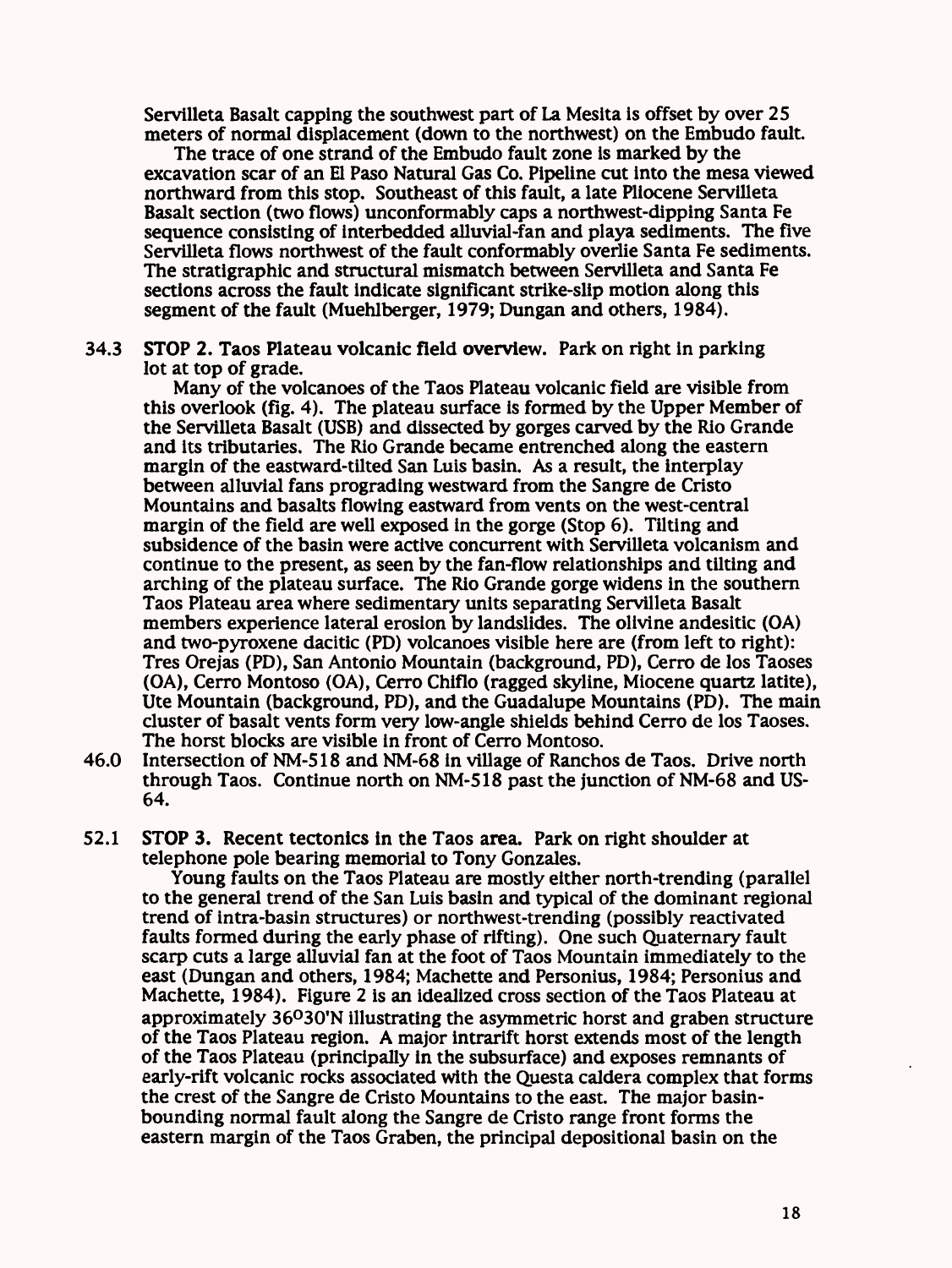Taos Plateau. As much as 1800-2400 meters of sediment fill has been inferred here from geophysical study.

The surface of the plateau is tilted gently to the east-southeast and folded into broad anticlines striking east-northeast. This recent folding has caused drainages cut into unconsolidated alluvium to develop asymmetric profiles with steep channel sides cut farther from the anticline axis. Asymmetrical drainages related to the gorge arch, the best developed of the anticlines, can be seen along US Highway 64 between Taos and STOP 4. After turning west on US Highway 64, note the initial marked asymmetry of the drainages. The size and asymmetry of successive drainages diminishes near the axis of the arch , and then reverses on the west flank.

53.8 Turn left onto US-64 at the "blinking light".

## 61.9 STOP 4 High bridge over the Rio Grande and Servilleta Basalt stratigraphy.

Rejuvenation of the Taos Plateau area has caused entrenchment of the modern Rio Grande, exposing the three members (LSB,MSB,USB) of the Servilleta Basalt. The volcanic section here is nearly 170 m thick, including the sedimentary beds separating the members (total sedimentary thickness is 18m). Thin sedimentary interbeds separate some flows within the LSB and MSB, indicating periodic hiatus of activity during a major pulse of volcanism. Servilleta basalts are the thickest in this area because flow directions were controlled by thick alluvial fans on the east. Both chemical varieties of Servilleta Basalt, the LSKI and evolved types, are exposed in this section. The LSB is dominantly evolved basalt with one LSKI flow, the MSB and USB here are almost entirely LSKI tholeiites. The characteristic diktytaxitic texture of the Servilleta Basalt can be seen in the uppermost USB flow exposed on the southwest bridge abutment. Servilleta basalts generally contain 5-15 percent olivine phenocrysts, rare plagiodase phenocrysts, and vesicular segregations.

- 70.0 Return to intersection of US-64 and NM522/NM-518. Turn left (north) onto NM-522.
- 81.6 Turn left onto NM-515 (New Mexico State Fish Hatchery 2 mi).<br>83.5 Entrance to Visitor Center. Continue ahead to the left into the
- 83.5 Entrance to Visitor Center. Continue ahead to the left into the southern parking area adjacent to the footbridge across the Red River.

## 83.65 STOP 5 Volcanic stratigraphy exposed in the Red River gorge, Red River State Fish Hatchery.

Tectonic, sedimentary, and geochemical aspects of the evolution of the Taos Plateau volcanic field are represented by exposures of the stratigraphic section in the Red River gorge (fig. 8). In the southwest portion of this gorge (near its confluence with the Rio Grande), the section consists of the LSB, MSB, and USB members of the Servilleta Basalt with no intercalated andesite or dacite. In the northeastern section of the gorge (at the Fish Hatchery and upstream), the MSB interfmgers with and is replaced by flows of a small andesitic shield (the Red River volcano). Prior to MSB eruptions, the ancestral Red River likely occupied a position similar to its current location and deposited the thick fan underlying the LSB. The growth of the Red River volcano, however, deflected its flow to the south and formed a small basin between the volcano and the Sangre de Cristo Mountains. As this basin filled, sediment was deposited in a thick alluvial fan to the southwest of the current River (what is now Cebolla Mesa). USB flows originating from vents to the west were unable to flow up onto this topographic barrier, resulting in the thinning of the USB in this area.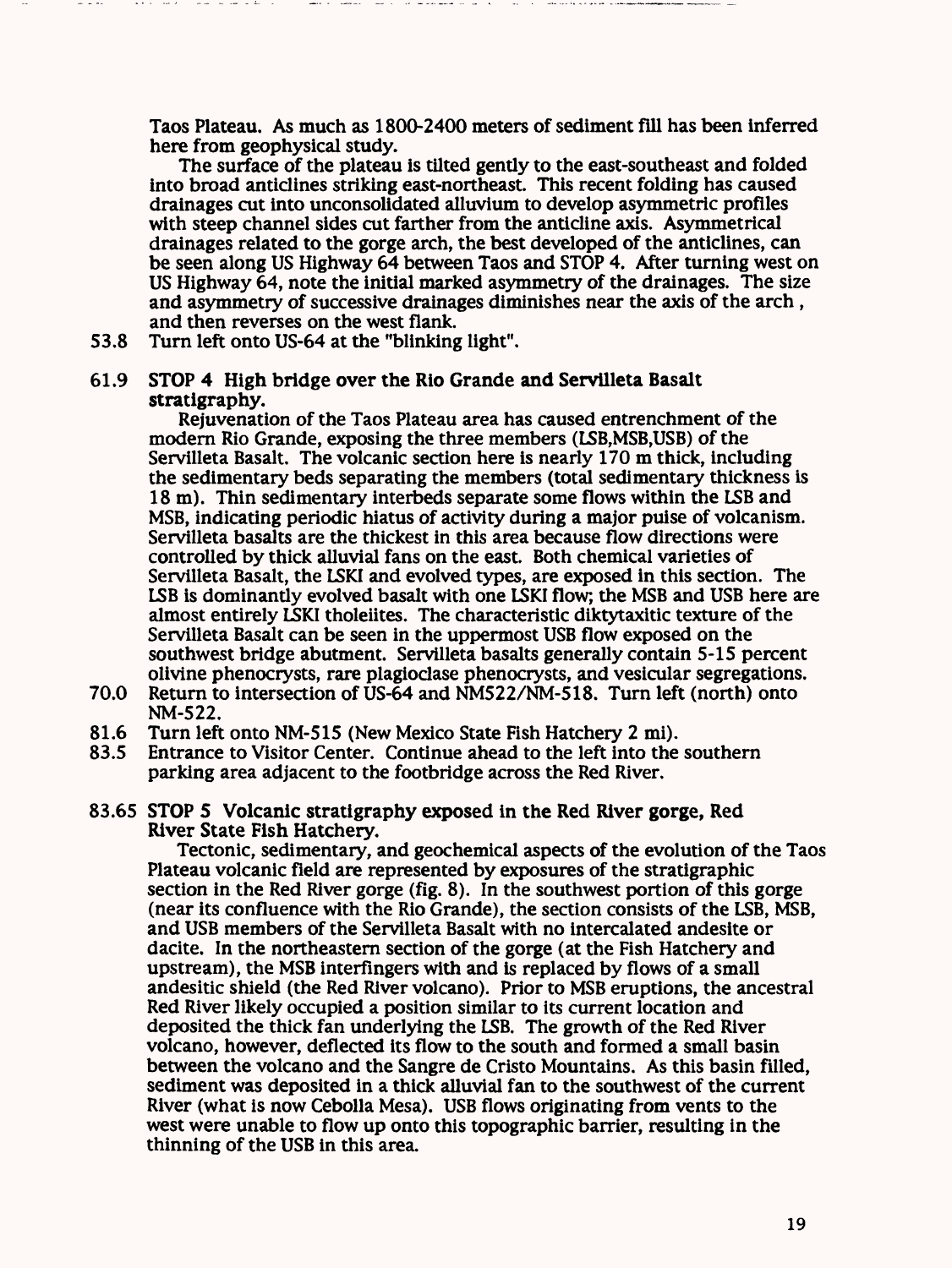Growth faults illustrating contemporaneous sedimentary and tectonic activity are well exposed in the Red River gorge approximately half way between the Fish Hatchery and the Rio Grande confluence (fig. 8). Although sedimentary beds between the MSB and USB on the downthrown block are three to four times thicker than on the upthrown block, MSB and USB units maintain approximate constant thickness across the fault, illustrating that these sedimentary units represent a longer time span than do the volcanic units.

The MSB, andesites from the Red River volcano, and the dacitic flow capping the section immediately downstream from the Fish Hatchery illustrate the importance of magma mixing in the evolution of Taos Plateau intermediate composition lavas (McMillan and Dungan, 1986). Exposed on the northwest wall of the gorge are (from the top down):

- 1 A single thick dacite flow (RG-206), probably originating from the Guadalupe Mountains to the north
- 2 A sequence of hybrid basalts (52 percent Si02; RG-200, -201, -202) and andesites (55-57 percent SiO2; RG-302, -2-4), interfingering to the southwest with MSB flows. Lavas in this sequence show increases in SiO<sub>2</sub> and incompatible element abundances with decreases in compatible element abundances and Mg-number with increasing stratigraphic height
- 3 MSB flows (RG-197, -198, -199)
- 4 Clay-rich sedimentary interbed lacking Precambrian material from the Sangre de Cristo Mountains
- 5 LSB flows
- 6 Clay-rich sedimentary unit with cobbles and pebbles derived from Precambrian rocks in the Sangre de Cristo Mountains
- 7 Two-pyroxene dacite flows surrounded by alluvial material. These flows are among the oldest evolved Plio-Pleistocene lavas exposed in the Taos Plateau volcanic field.

The sequence of hybrid andesites and dacites display linear trends for all major and trace elements (figs. 9 and 10) between the compositions of Servilleta Basalt and the dacite modeled simply by two-component mixing accompanied by minor (1.5-3.6 percent) olivine fractionation. Hybrid lavas contain olivine and plagioclase phenocrysts in an intergranular groundmass of plagioclase, augite, olivine, and titanomagnetite. Olivine phenocrysts have skeletal hopper morphologies which appear to have grown on euhedral cores inherited from the basaltic end-member during mixing-induced undercooled conditions. Plagioclase phenocrysts exhibit normal-oscillatory zoning and do not record the mixing event. Olivine in the groundmass of the andesites indicates that eruption occurred during or immediately after mixing, because hybrid andesites crystallizing olivine would rapidly exhaust the olivine component in the melt, leaving a plagioclase-pyroxene groundmass.

- 85.7 Return to intersection of NM-515 and NM-522. Turn left (north) on NM-522.<br>89.4 Iunction of NM-522 and NM-38, continue straight.
- 89.4 Junction of NM-522 and NM-38, continue straight.<br>92.1 Junction of NM-522 and NM-378. Turn left onto N
- Junction of NM-522 and NM-378. Turn left onto NM-378 toward Cerro, New Mexico, and the Rio Grande Wild River Recreation Area. Continue on paved road to parking area near gorge rim.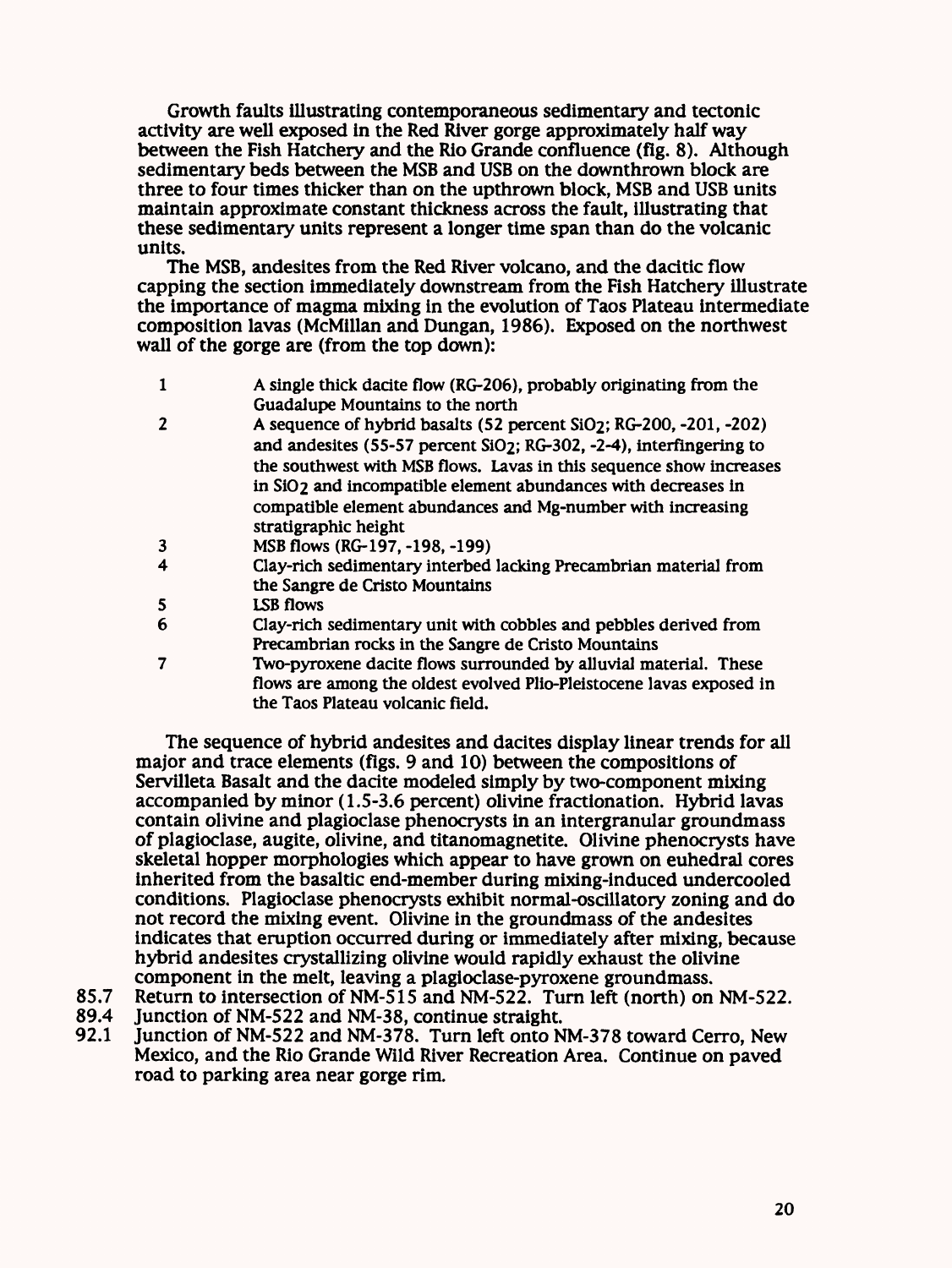100.3 STOP 6. La Junta Point, confluence of the Rio Grande and Red River. Turnoff to right leading down to a parking area near the gorge rim. Park and walk to the edge of the gorge.

In the Rio Grande gorge, the UCEM flow lies between the MSB and USB. UCEM is a single, thick, glassy dacite flow containing skeletal orthopyroxene and olivine microphenocrysts. This unusual dacite has high Mg-number and MgO, with low  $A1_2O_3$  and P<sub>2</sub>O<sub>5</sub> relative to dacites of comparable  $SiO<sub>2</sub>$ . Its incompatible trace-element concentrations, with the exceptions of Rb and Th, are identical to Servilleta Basalt (fig. 5). This composition could have been produced by mixing of partial melts of an argillaceous quartzite with basalt (McMillan and Dungan, 1988).

To the east, erosional remnants of the Questa caldera complex of the Latir volcanic field are seen in the Sangre de Cristo Mountain range front. The Sangre de Cristo Mountains dip to the north exposing Precambrian rocks to the south at the ridgecrest and Cenozoic volcanic rocks of the caldera complex to the north at valley floor levels. Remnants of the Latir volcanic field have been truncated west of the range front by the formation of the Taos graben. Fragmentary exposures of post-caldera volcanic rocks of the Latir field occur directly to the west at Brushy Mountain and 10 km to the south at Timber Mountain. Erosional remnants of the Amalia Tuff, a weakly peralkaline rhyolite are preserved as far as 40 km west of the Questa caldera source.

#### References

- Aldrich, M.J., Jr., Chapin, C.E., and Laughlin, A.W., 1986, Stress history and tectonic development of the Rio Grande rift, New Mexico: Journal of Geophysical Research, v. 91, p. 6199-6211.
- Baldridge, W.S., Olsen, K.H., and Callender, J.F., 1984, Rio Grande rift, problems and perspectives, *in* Baldrige, W.A., Dickerson, P.W., Riecker, R.W., and Zidek, J., eds., Rio Grande rift-northern New Mexico: New Mexico Geological Society Guidebook, 35th Field Conference, p. 1-12.
- Brown, L.L., and Golombek, M.P., 1985, Tectonic rotations within the Rio Grande rift-Evidence from paleomagnetic studies: Journal of Geophysical Research, v. 90, p. 790-802.
- Cordell, Lindrith, 1978, Regional geophysical setting of the Rio Grande rift: Geological Society of America Bulletin, v. 89, p. 1073-1090.
- Decker, E.R., Bucher, G.L, Buelow, K.L., and Heasler, H.P., 1984, Preliminary interpretation of heat flow and radioactivity in the Rio Grande rift zone in central and northern Colorado, *in* Baldridge, W.A., Dickerson, P.W., Riecker, R.E., and Zidek, J., eds., Rio Grande rift-northern New Mexico: New Mexico Geological Society Guidebook, 35th Field Conference, p. 45-50.
- Dungan, M.A., Lindstrom, M.M., McMillan, N.J., Moorbath, S., Hoefs, J., and Haskin, LA., 1986, Open system magmatic evolution of the Taos Plateau volcanic field, northern New Mexico: l~The petrology and geochemistry of the Servilleta Basalt: Journal of Geophysical Research, v. 91, p. 5999-6028.
- Dungan, M.A., Muehlberger, W.R., Leininger, L., Peterson, C., McMillan, N.J., Gunn, G., Lindstron, M.M., and Haskin, L, 1984, Volcanic and sedimentary stratigraphy of the Rio Grande gorge and the late Cenozoic evolution of the southern San Luis Valley, *in* Baldridge, W.A., Dickerson, P.W., Riecker, R.E., and Zidek, J., eds., Rio Grande rift-northern New Mexico: New Mexico Geological Society Guidebook, 35th Field Conference, p. 157-170.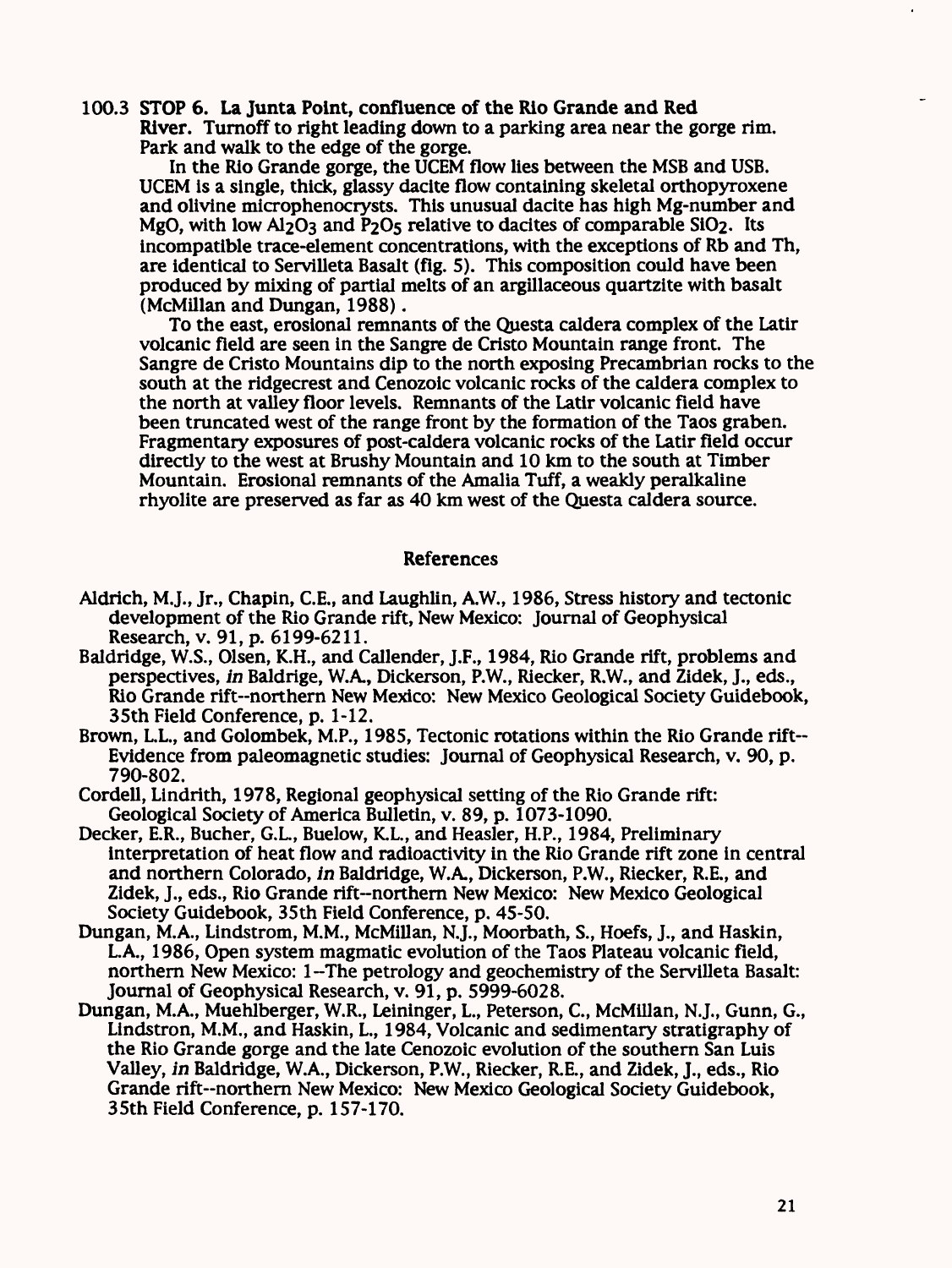- Dungan, M.A., Thompson, R.A., and Stormer, J.S., 1989, Rio Grande rift volcanismnortheastern Jemez zone, New Mexico: New Mexico Bureau of Mines and Mineral Resources Memoir, v. 46, p. 435-486.
- Golombek, M.P., 1983, Geology, structure, and tectonics of the Pajarito fault zone in the Espafiola basin of the Rio Grande rift, New Mexico: Geological Society of America Bulletin, v. 94, p. 192-205.
- Keller, G.R., Cordell, L, Davis, G.H., Peeples, W.J., and White, G., 1984, A geophysical study of the San Luis Basin, *in* Baldridge, W.A., Dickerson, P.W., Riecker, R.E., and Zidek, J., eds., Rio Grande rift-northern New Mexico: New Mexico Geological Society Guidebook, 35th Field Conference, p. 51-57.
- Kelley, V.C., 1979, Tectonics, middle Rio Grande rift, New Mexico, *in* Reiker, R.E., ed., Rio Grande rift-Tectonics and magmatism: American Geophysical Union, Washington, D.C., p. 57-70.
- Lipman, P.W., 1981, Volcano-tectonic setting of Tertiary ore deposits, Southern Rocky Mountains, *in* Dickinson, W.R., and Payne, W.D., eds., Relations of tectonics to ore deposits in the southern Cordillera: Arizona Geological Society Digest, v. 14, p. 199-213.
- Lipman, P.W., 1984, Evolution of the Oligocene-Miocene Questa magmatic system, Rio Grande rift, northern New Mexico, *in* Dungan, M.A., Grove, T.L, and Hildreth, W., eds., Proceedings of the ISEM Field Conference on Open Magmatic Systems, Institute for the Study of Earth and Man: Southern Methodist University, Dallas, Tex., p. 99-101.
- Lipman, P.W., and Mehnert, H.H., 1975, Late Cenozoic basaltic volcanism and development of the Rio Grande depression in the southern Rocky Mountains, *in* Curtis, B.F., ed., Cenozoic history of the southern Rocky Mountains: Geological Society of America Memoir 144, p. 119-154.
- Lipman, P.W., and Mehnert, H.H., 1979, The Taos Plateau volcanic field, northern Rio Grande rift, *in* Riecker, R.C., ed., Rio Grande rift-Tectonics and magmatism: American Geophysical Union, Washington, D.C., p. 289-311.
- Machette, M.N., and Personius, S.F., 1984, Map of Quaternary and Pliocene faults in the eastern part of the Aztec  $1<sup>0</sup>x2<sup>0</sup>$  quadrangle and the western part of the Raton I°x2° quadrangle, northern New Mexico: U.S. Geological Survey Miscellaneous Field Studies Map MF-1465-B, scale 1:250,000.
- Manley, K., 1979, Structure and stratigraphy of the Espaftola basin, Rio Grande rift, New Mexico, *in* Riecker, R.E., ed., Rio Grande rift-Tectonics and magmatism: American Geophysical Union, Washington, D.C., p. 71-86.
- McMillan, N.J., and Dungan, M.A., 1986, Magma mixing as a petrogenetic process in the development of the Taos Plateau volcanic field, New Mexico: Journal of Geophysical Research, v. 91, p. 6029-6045.
- McMillan, N.J., and Dungan, M.A., 1988, Open system magmatic evolution of the Taos Plateau volcanic field, northern New Mexico: 3-Petrology and geochemistry of andesite and dacite: Journal of Petrology, v. 29, p. 527-557.
- Muehlberger, W.R., 1979, The Embudo fault between Pilar and Arroyo Hondo, New Mexico; an active intracontinental transform fault, *in* Ingersoll, R.V., Woodward, LA., and James, H.L., ed., Santa Fe Country: New Mexico Geological Society Guidebook 30, p. 77-82.
- Perry, F.V., Baldridge, W.S., and DePaolo, D.J., 1987, Role of asthenosphere and lithosphere in the genesis of late Cenozoic basaltic rocks from the Rio Grande rift and adjacent regions of the southwestern United States: Journal of Geophysical Research, v. 92, p. 9193-9213.
- Perry, F.V., Baldridge, W.S., and DePaolo, D.J., 1988, Chemical and isotopic evidence for lithospheric thinning beneath the Rio Grande rift: Nature, v. 332, p. 432-434.